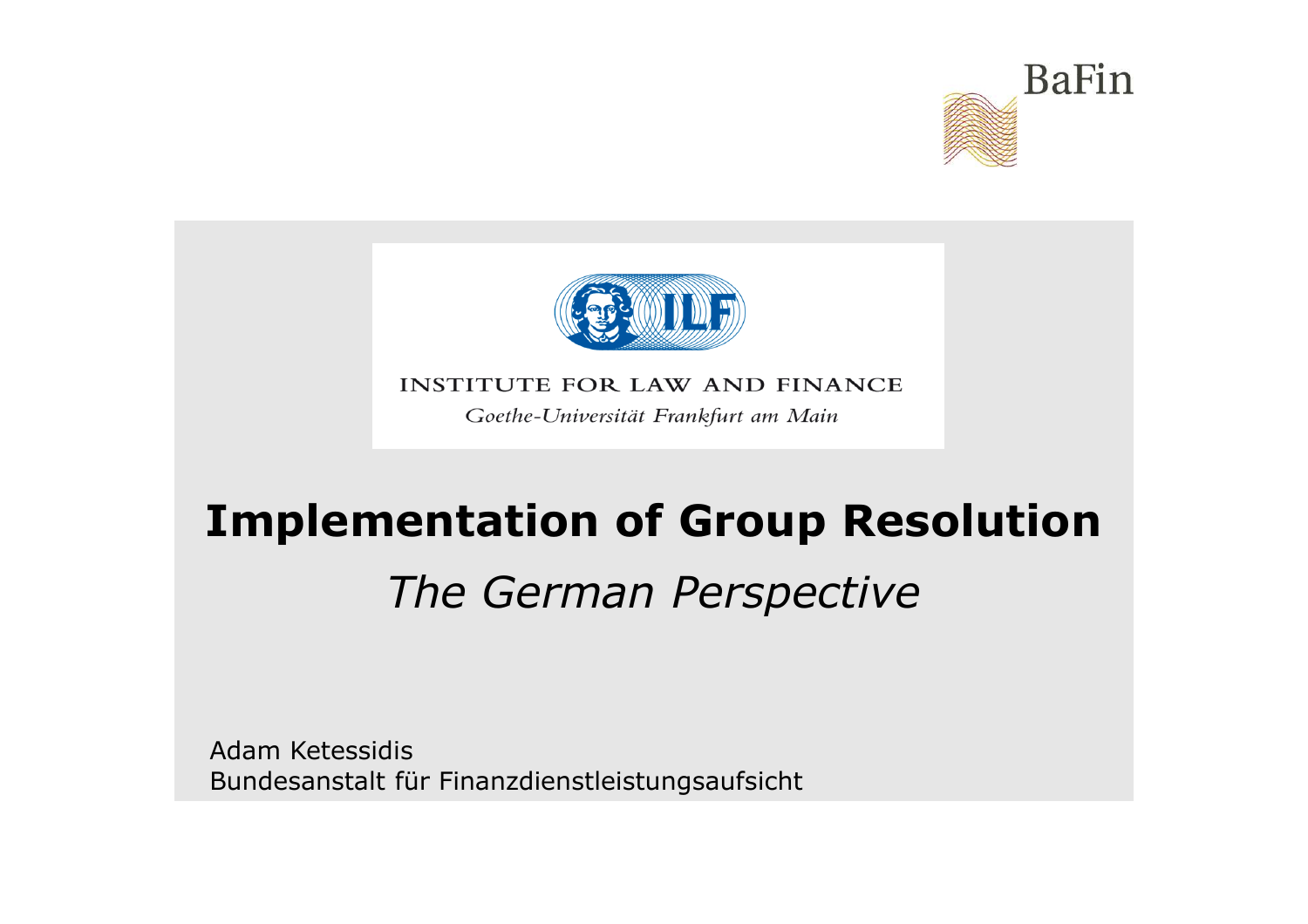

#### Overview

#### **I. Legal Background**

- 1. FSB Key Attributes of Effective Resolution Regimes for Financial **Institutions**
- 2. Implementation timeline
- 3. Intended resolution tools and powers of a possible EU Crisis Management Framework

#### **II. The German Restructuring Act** (Restrukturierungsgesetz)

- 1. Act on the Reorganisation of Credit Institutions ("KredReorgG")
- 2. Transfer order
- 3. Restructuring fund
- 4. Group perspective

#### **III. Challenges in implementing group resolution measures**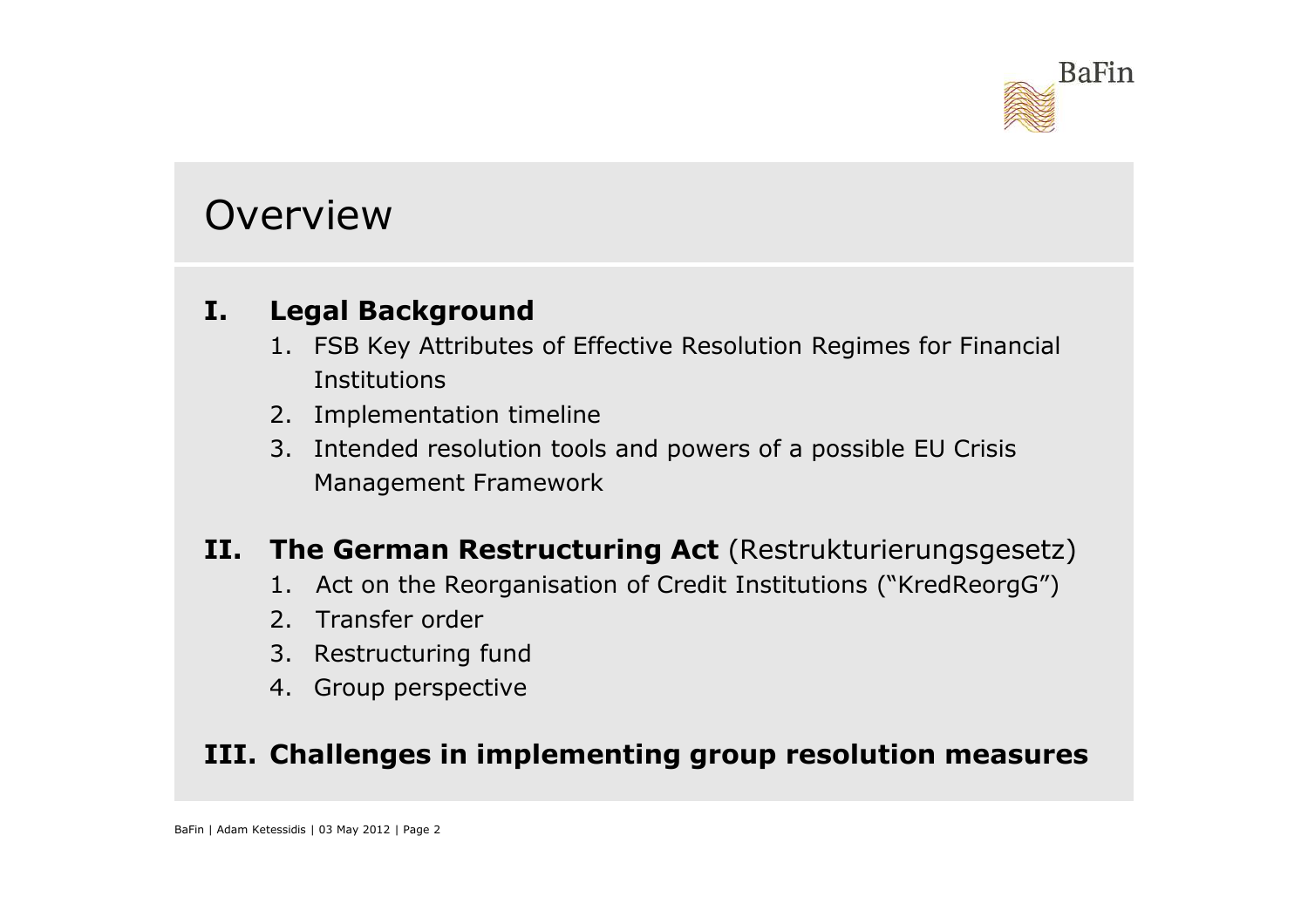

## I. Background - Objectives

#### **Effective resolution regimes (FSB, EU, Germany…)** for instance

- $\bullet$  enhance financial stability, reduce moral hazard, protect depositors
- $\bullet$  ensure continuity of systemically important financial services, and payment, clearing and settlement functions
- $\bullet$  allocate losses to firm owners (shareholders) and unsecured and uninsured creditors in a manner that respects the hierarchy of claims
- $\bullet$  allow authorities to resolve financial institutions in an orderly manner without taxpayer exposure to loss from solvency support and not create an expectation that such support will be available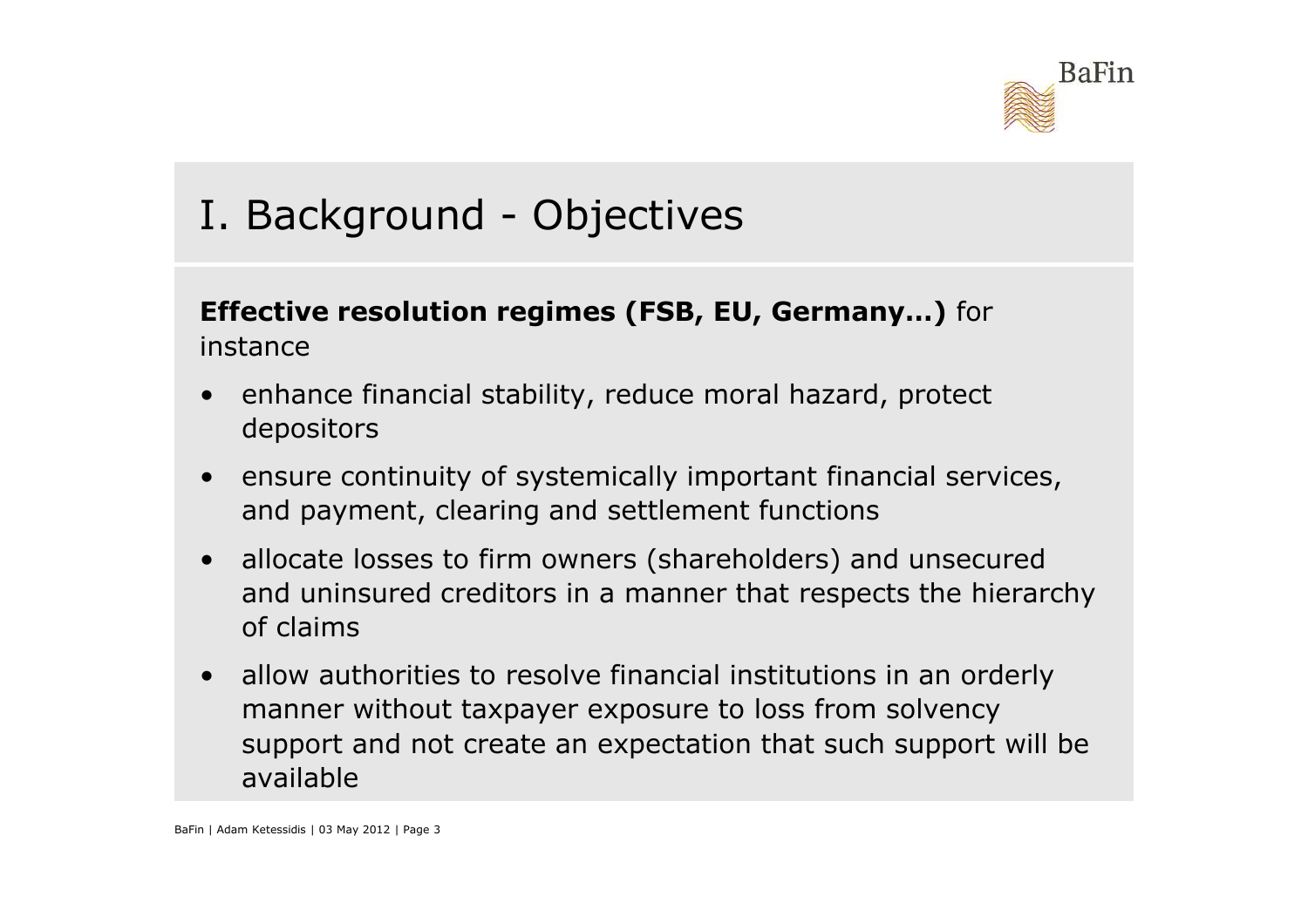

## I. Background - Legal

#### **The Key Attributes**

- •were published on 4 November 2011
- • set out:
	- responsibilities, instruments and **powers** that national resolution regimes should be given to resolve a failing systemically important financial institution (SIFI),
	- requirements for **resolvability assessments and recovery and resolution planning** and
	- > requirements for the development of institution-specific **cooperation agreements**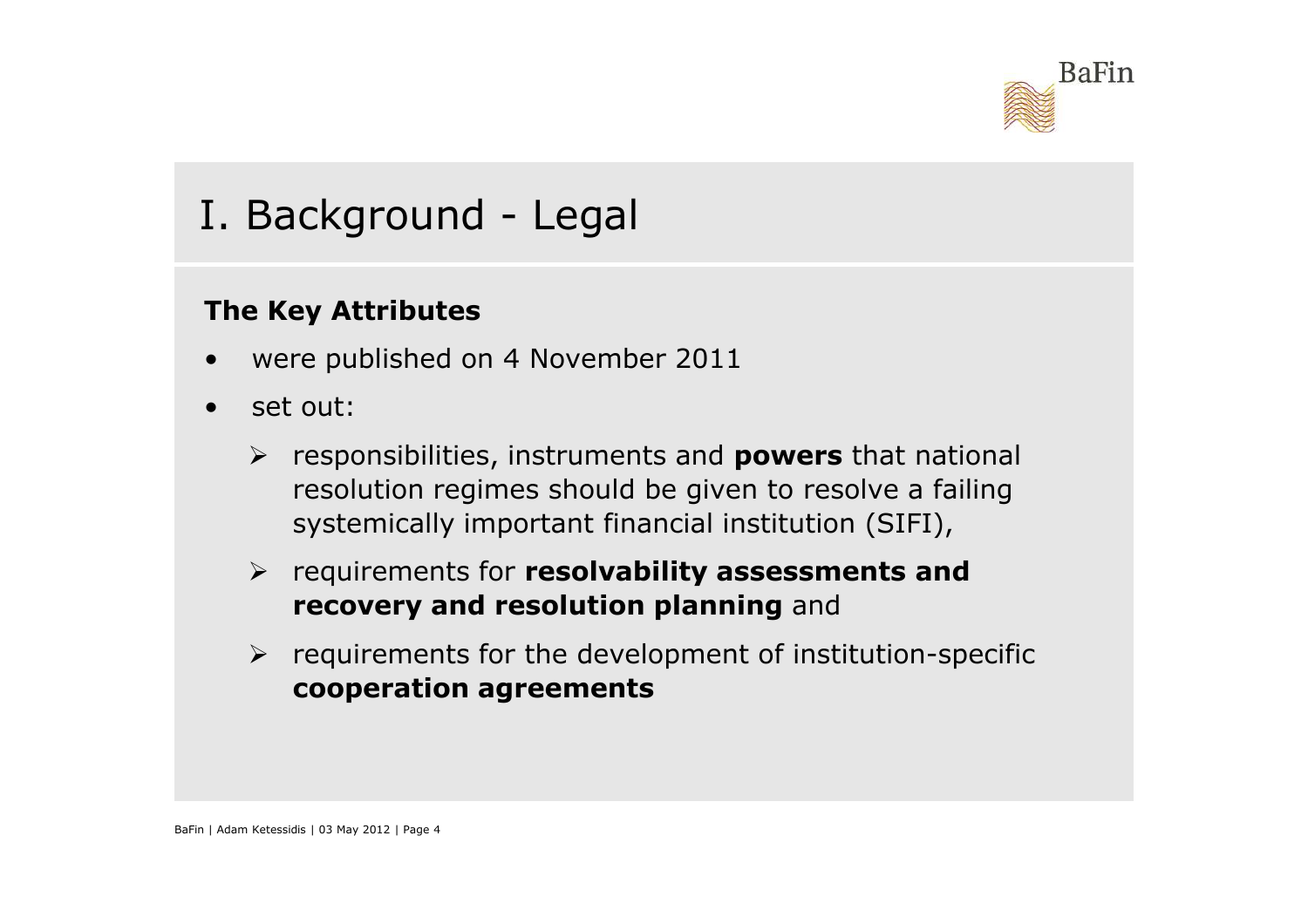

## I. Background - Powers

#### **Resolution powers inter alia (1):**

- $\bullet$ Remove and replace the senior management
- $\bullet$  Appoint an administrator to take control of and manage the affected firm with the objective of restoring the firm
- Operate and resolve the firm, including powers to terminate<br>
contracts, continue or assign contracts, **nurchase or sell** contracts, continue or assign contracts**, purchase or sell assets**, **write down debt**
- • **Override** rights of shareholders of the firm in resolution (approval by shareholders of particular transactions, in order to permit a merger, acquisition, sale of substantial business operations, recapitalisation or other measures to restructure and dispose of the firm's business or its liabilities and assets)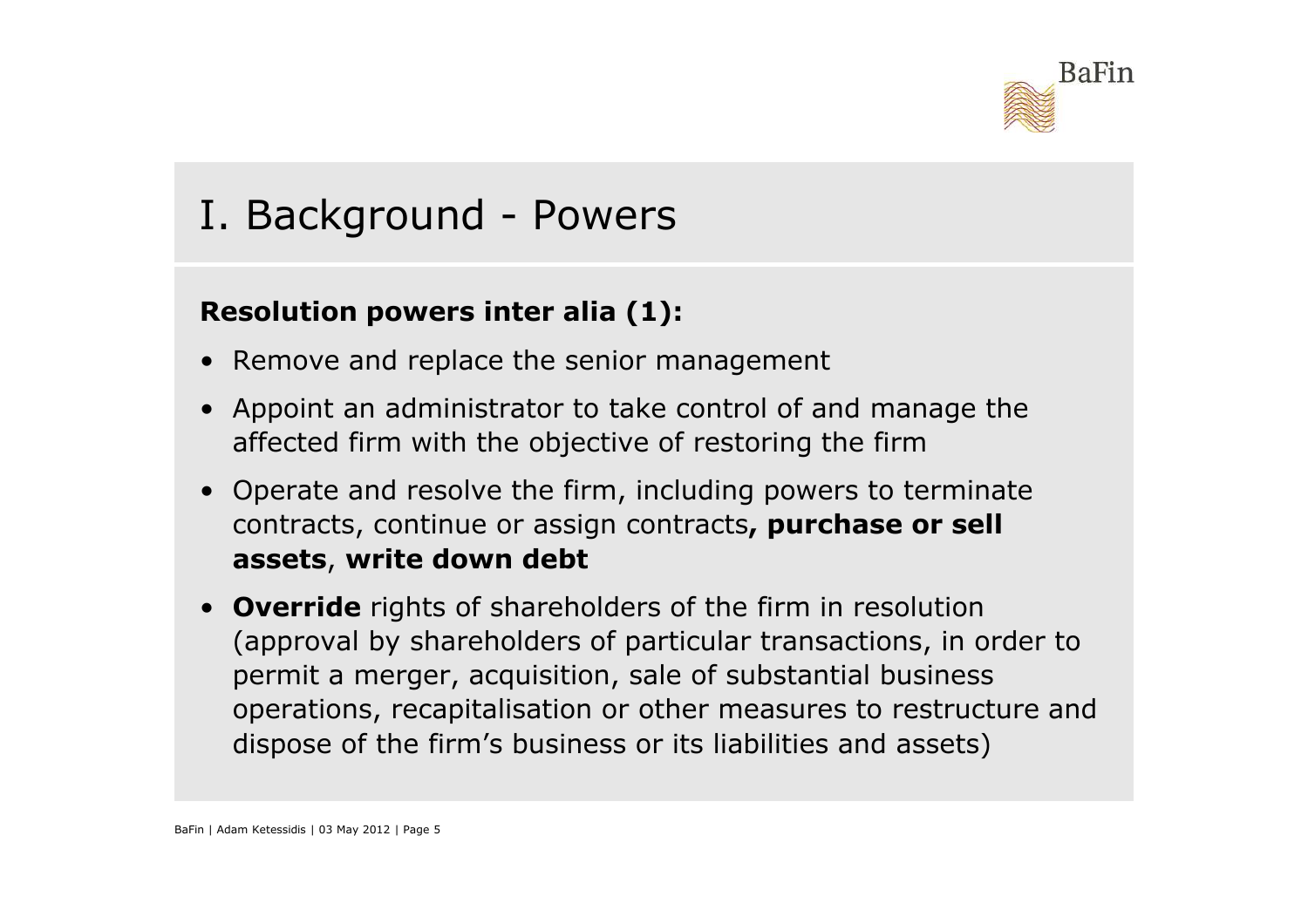

## I. Background - Powers

#### **Resolution powers inter alia (2):**

- • **Transfer** or sell assets and liabilities, legal rights and obligations, including deposit liabilities and ownership in shares, to a solvent third party
- Establish a temporary **bridge institution** to take over and continue operating certain critical functions and viable operations
- $\bullet$  Establish a separate **asset management** vehicle (for example, as a subsidiary of the distressed firm, an entity with a separate charter, or as a trust or asset management company) and transfer to the vehicle for management and run-down nonperforming loans or difficult-to-value assets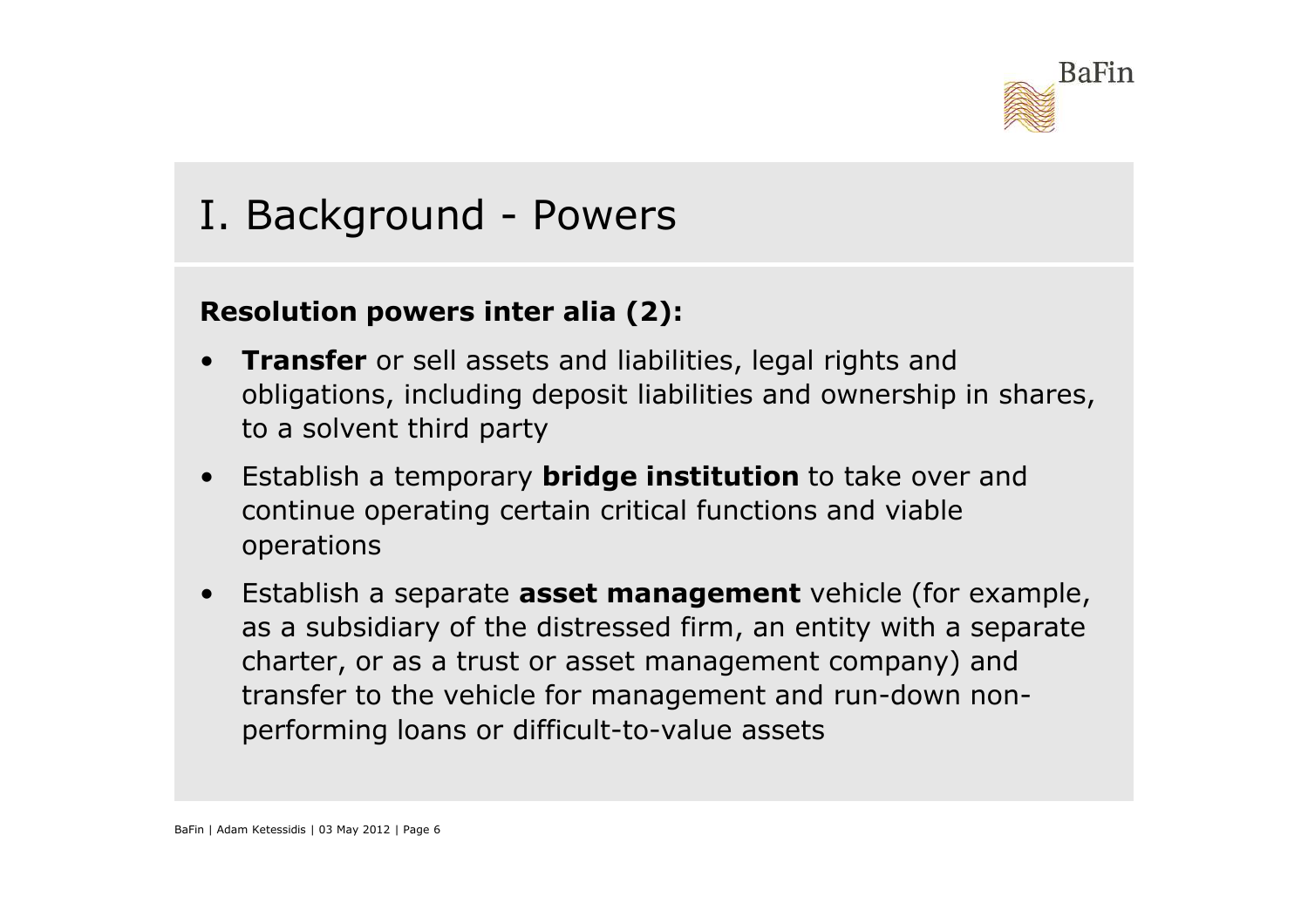

## I. Background - Powers

#### **Resolution powers inter alia (3):**

- • **Early termination rights** are temporarily suspended: that may otherwise be triggered upon entry of a firm into resolution or in connection with the use of resolution powers
- $\bullet$  Ensure **continuity of essential services and functions** by requiring other companies in the same group to continue to provide essential services to the entity in resolution, any successor or an acquiring entity; ensuring that the residual entity in resolution can temporarily provide such services to a successor or an acquiring entity; or procuring necessary services from unaffiliated third parties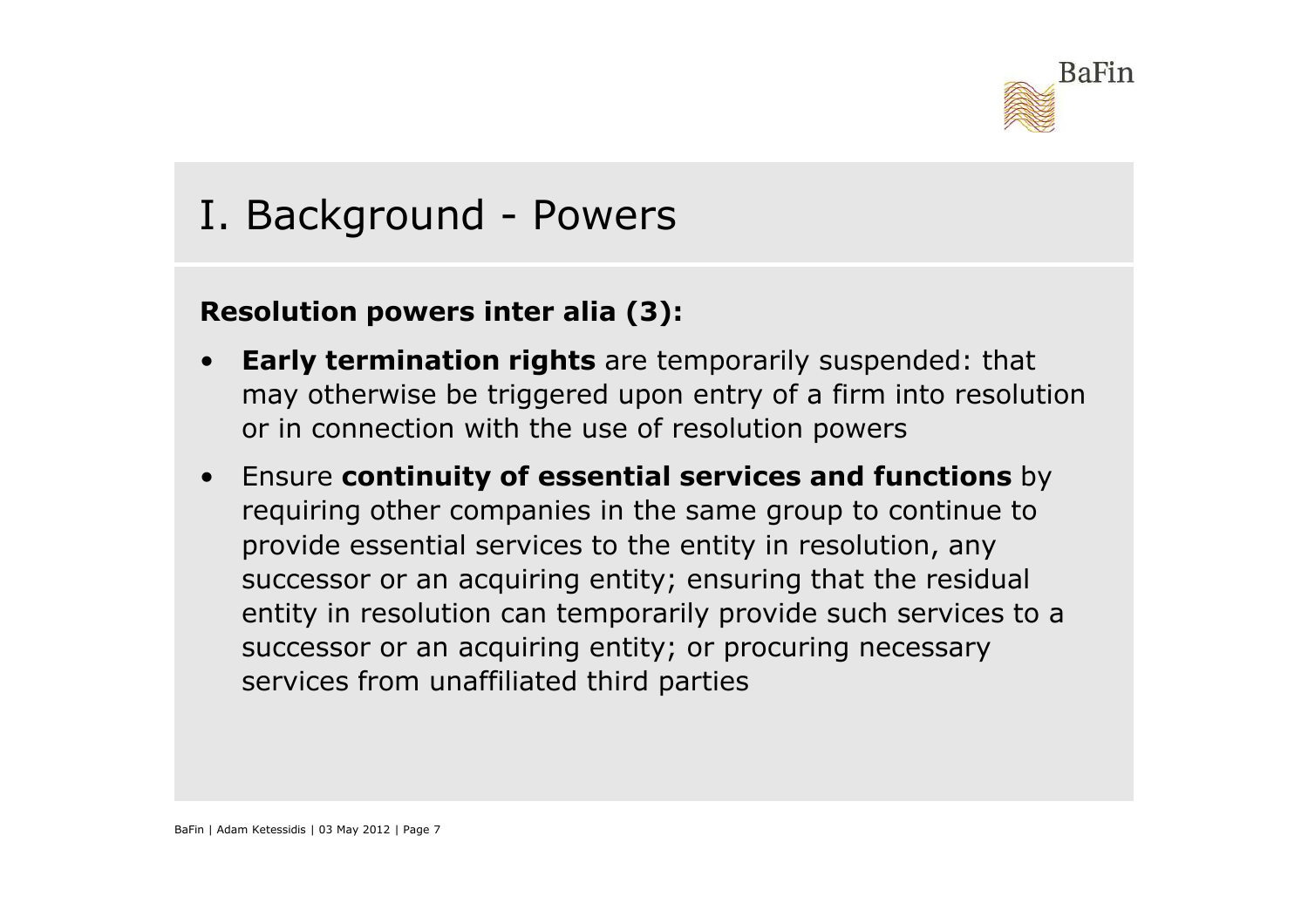

## I. Background – Resolvability Assessment

#### **Resolvability Assessment:**

- • **Objective:** Making authorities and firms aware of resolution implications, identification of factors and conditions affecting effective implementation, determination of specific actions to achieve greater resolvability
- • Assessment is a continuous process, qualitative in nature, results should inform recovery and resolution planning
- $\bullet$  Assessment designed as a three-stage process
	- $\triangleright$  Identification of feasible resolution strategies
	- Determination of credibility of all feasible strategies
	- $\triangleright$  Taking actions to assure that resolution is feasible and credible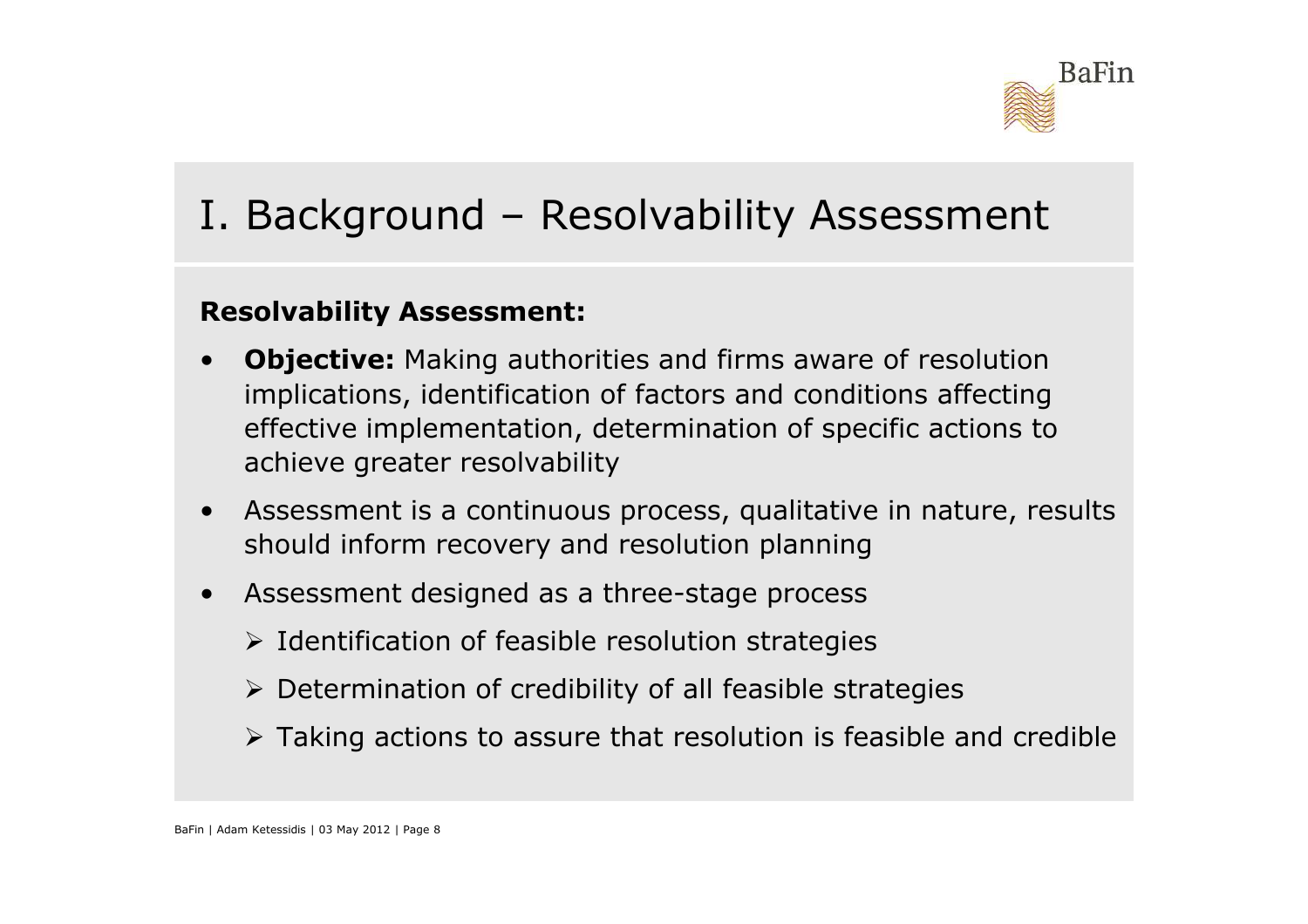

## I. Background – Recovery & Resolution Plan

#### **Recovery and Resolution Plan**

- • The **recovery plan** identifies options to restore financial strength and viability when the firm comes under severe stress
- • The **resolution plan** is intended to facilitate the effective use of resolution powers.

"… to protect *systemically important functions*, with the aim of making the resolution of any firm feasible *without severe disruption* and *without exposing taxpayers to loss*."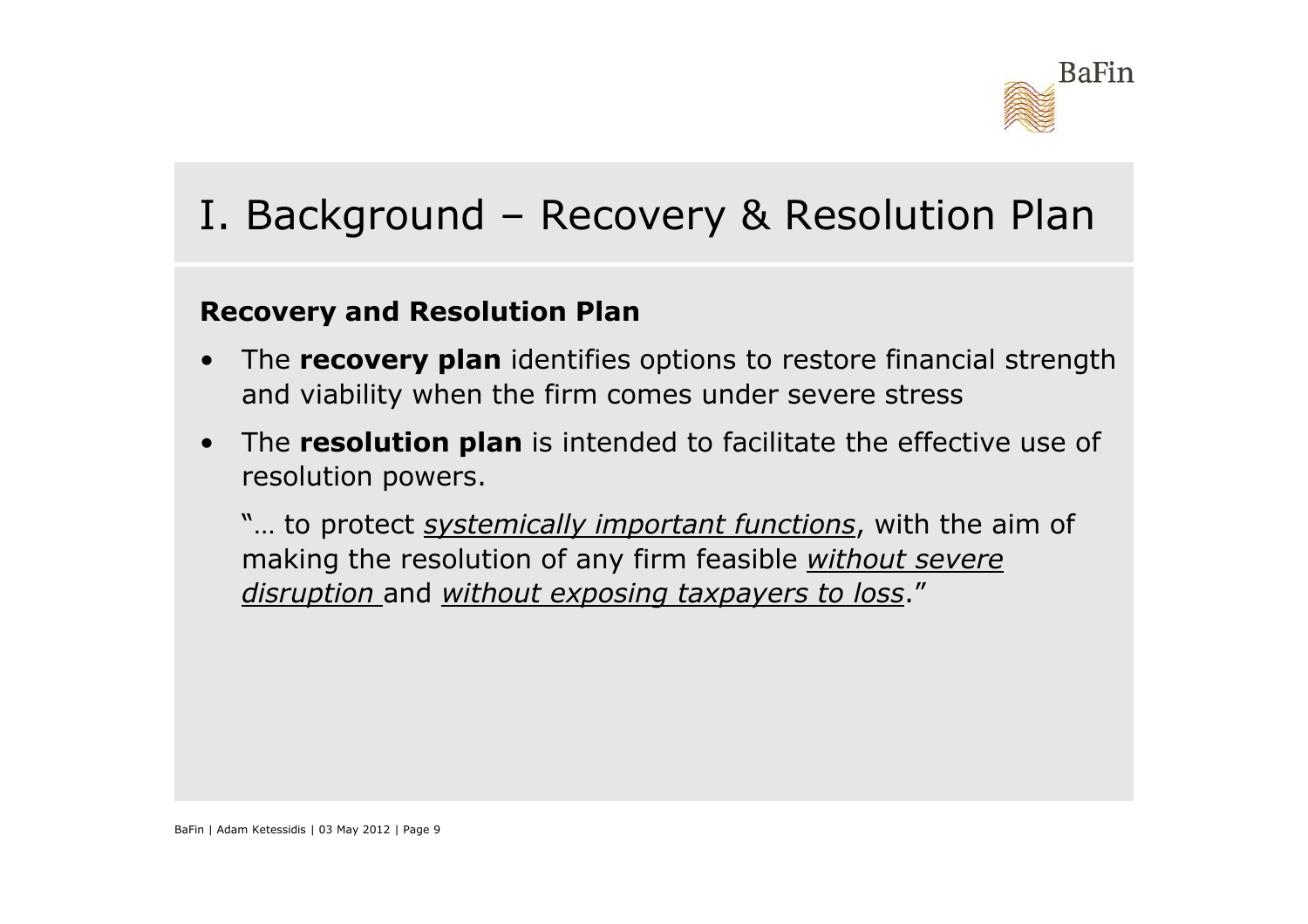

## I. Background - Timeline

#### **Implementation Timeline**

| <b>Recovery and Resolution Plans</b>              |               |
|---------------------------------------------------|---------------|
| Intermediate report on progress                   | June 2012     |
| Completed RRPs by all G-SIFIs                     | December 2012 |
| Status report by ResG/CBCM                        | January 2013  |
| <b>Resolvability Assessment</b>                   |               |
| Report on initial resolvability assessment        | June 2012     |
| Resolvability assessment completed by all G-SIFIs | October 2012  |
| Report on remaining impediments and actions taken | December 2012 |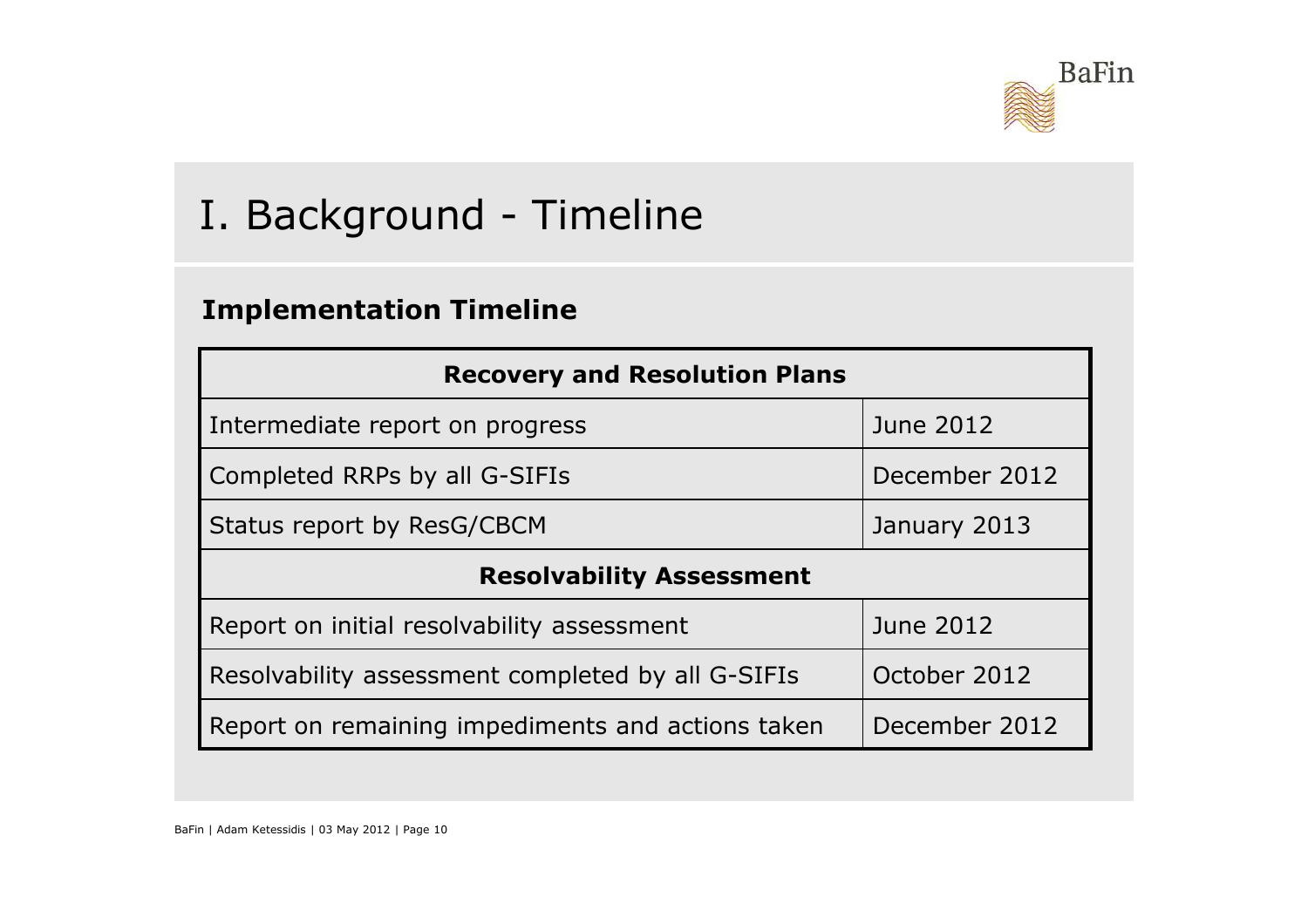

## I. Background – EU

**The following resolution tools and powers (i.a.)** are comparable to some of the Key Attributes as mentioned before:

- $\bullet$  **Sale of business** (parts of the credit institution or parts of its business can be sold to one or more purchasers without the consent of shareholders)
- $\bullet$  **Bridge bank** (authorities can transfer some or all of the business to a temporary bridge bank in order to preserve essential banking functions or facilitate continuous access to deposits)
- $\bullet$ **Asset separation** (to remove toxic assets to a separate vehicle)
- •**Debt write-down** ('bail in')
- • Replace senior management, appoint an administrator, temporary suspension of early termination rights (stay)…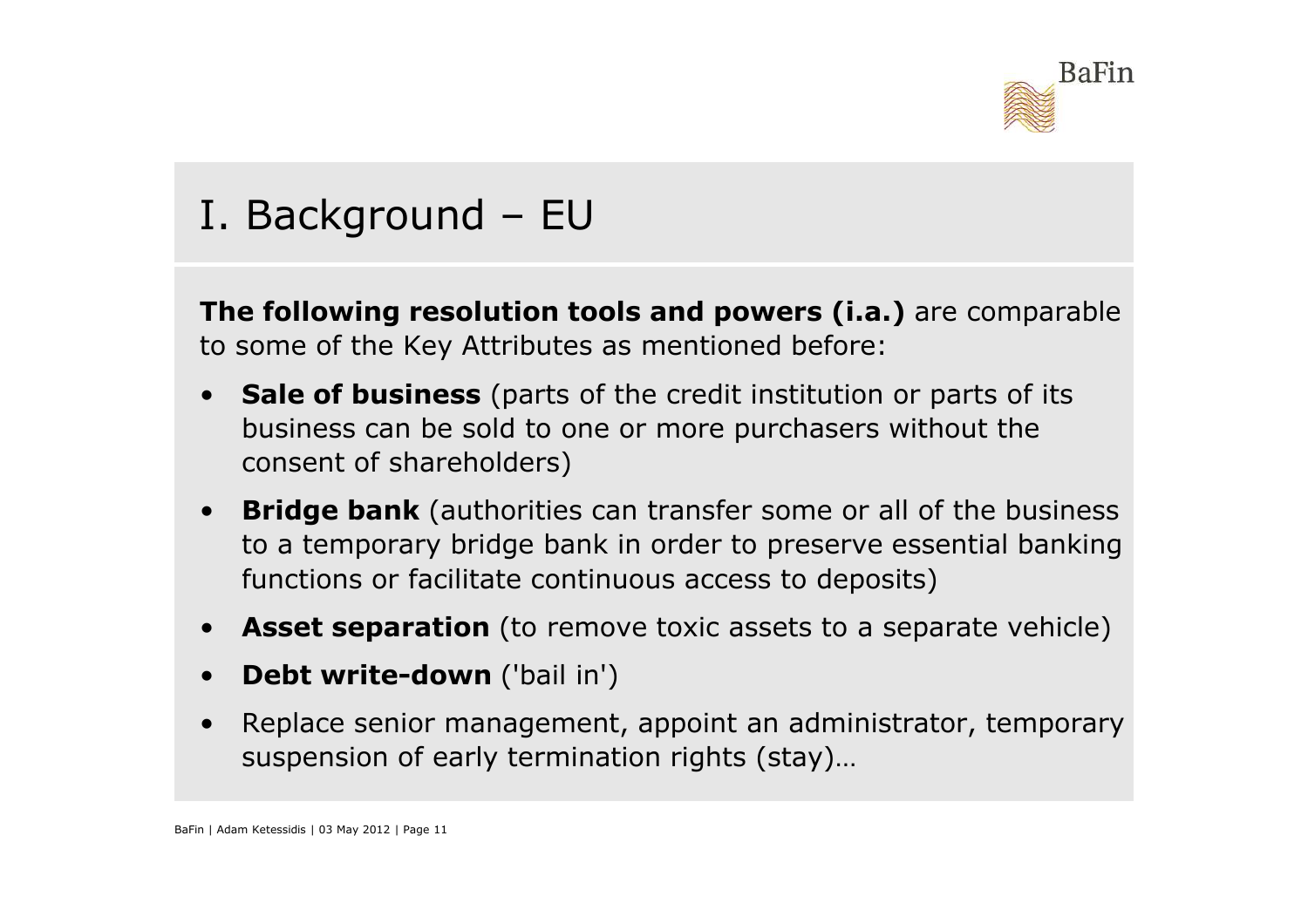

## I. Background – Status Quo

#### **Status Quo (1):**

- • Germany is fully committed to taking the necessary steps to comply with the requirements set forth in the Key Attributes
- •The implementation is linked to the timeline at EU level

#### **Steps already taken or in planning...**

- •Restructuring Act (*Restrukturierungsgesetz*)
- •Restructuring Fund
- $\bullet$  The authorities are also already in a position to remove or replace senior management, appoint an administrator or impose a moratorium

However, the scope of tools available is not as comprehensive and explicit as in the Key Attributes or the EU-Proposal...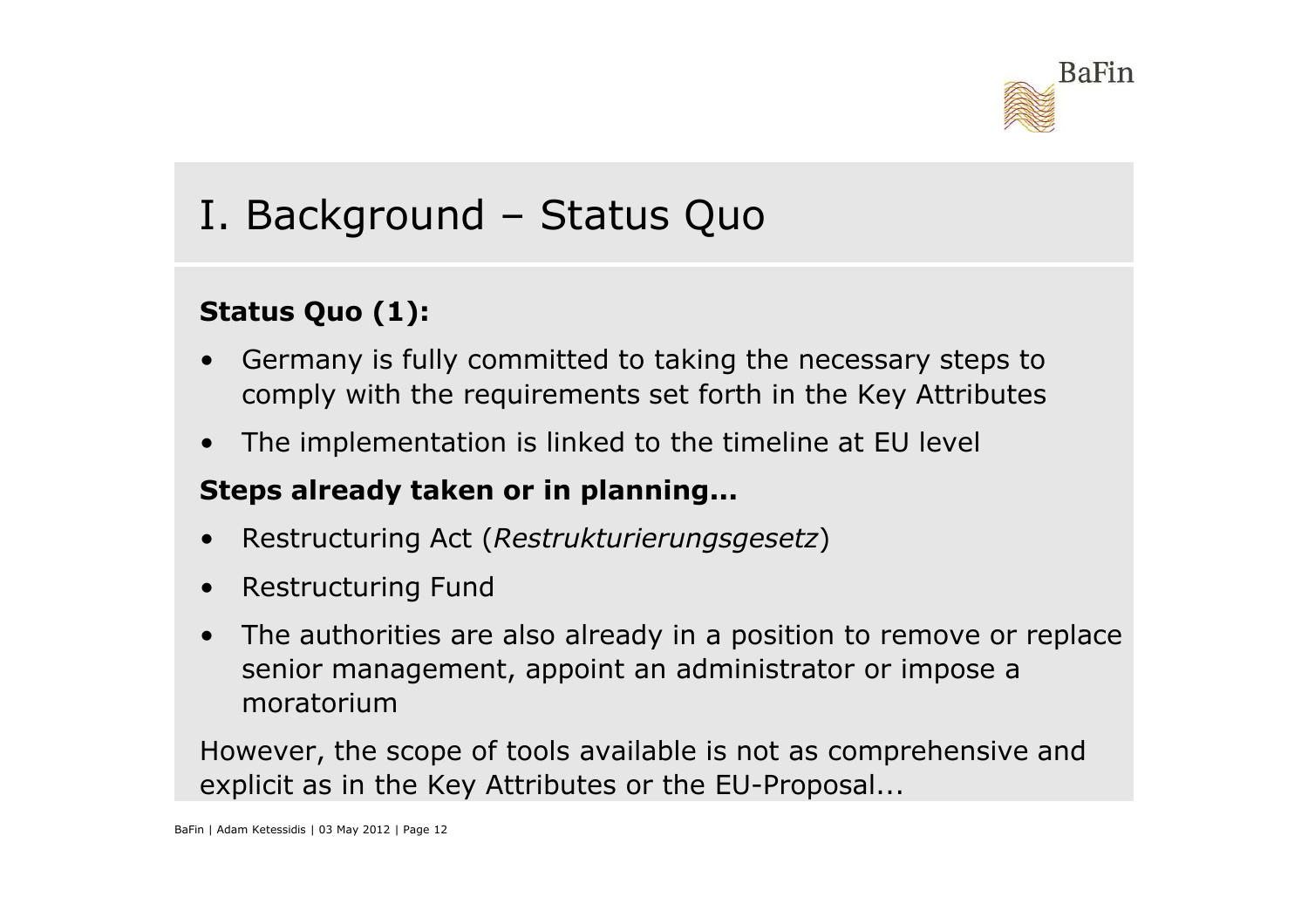

## I. Background – Status Quo

#### **Status Quo (2):**

- • We are currently developing requirements for recovery and resolution plans and are intending to publish the requirements for consultation in autumn
- $\bullet$ The processes for cooperation and information sharing arrangements within Crisis Management Groups have already been initiated
- •We have already started resolvability assessments
- • With regard to further legislative measures, a proposal for a Directive on Crisis Management and Resolution is currently being developed at EU level. We expect that full implementation of the EU framework will largely lead to compliance with the FSB Key Attributes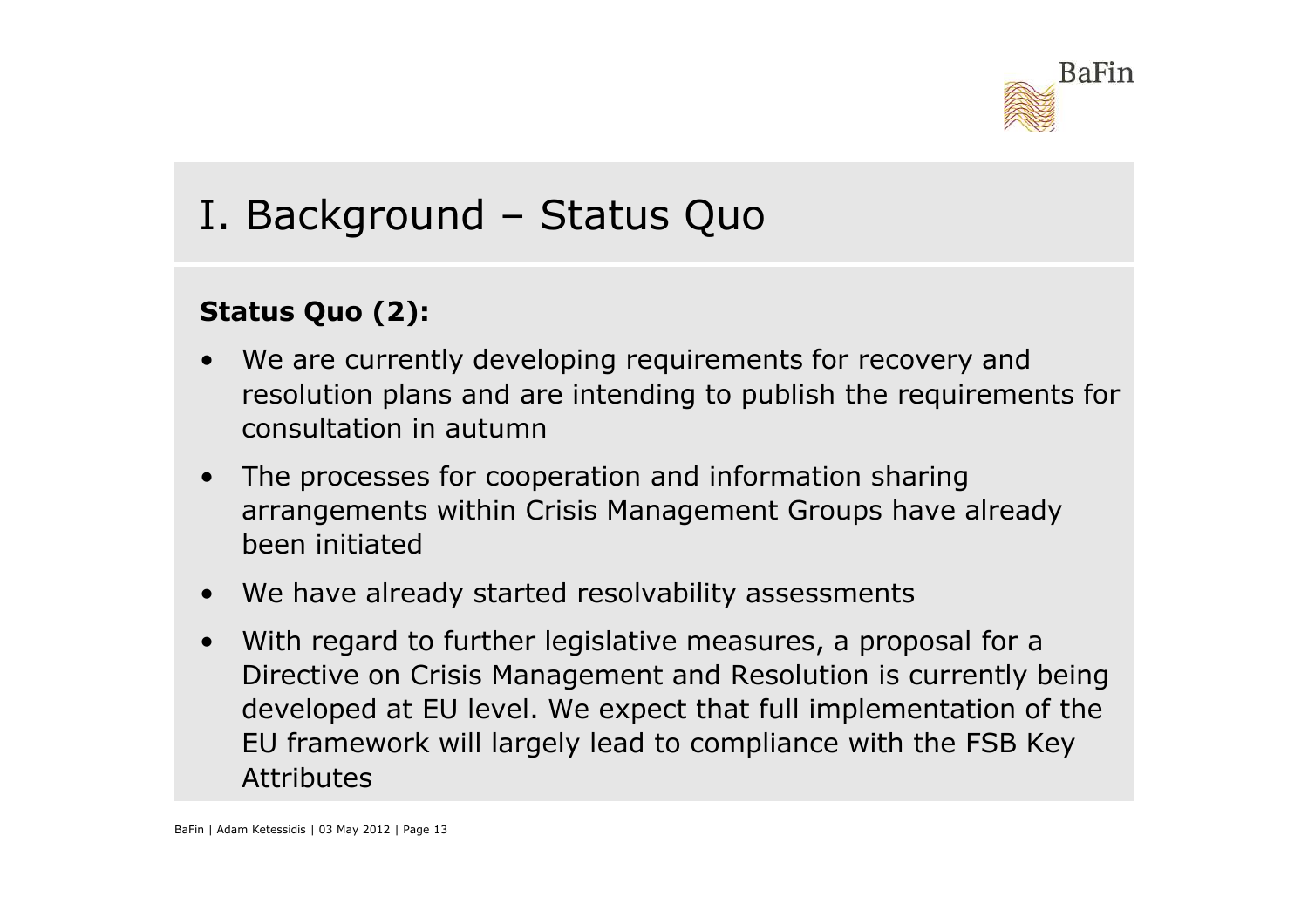

## II. Restructuring Act

**Legislator's intention:**

- • During the **financial (subprime) crisis,** the existing legal arrangements and prudential supervisory instruments proved **inadequate for resolving SIBs without jeopardising the stability of the financial system** as a whole (**too big to fail**).
- The outlook of receiving governmental support incentivises banks<br>to take greater risks as compared to a situation without such to take greater risks as compared to a situation without such "implicit governmental support" (**moral hazard**).
- • However, if **state support** is required in the course of rescue operations, there **should be room for governmental influence**(in respect of the bank and its operations).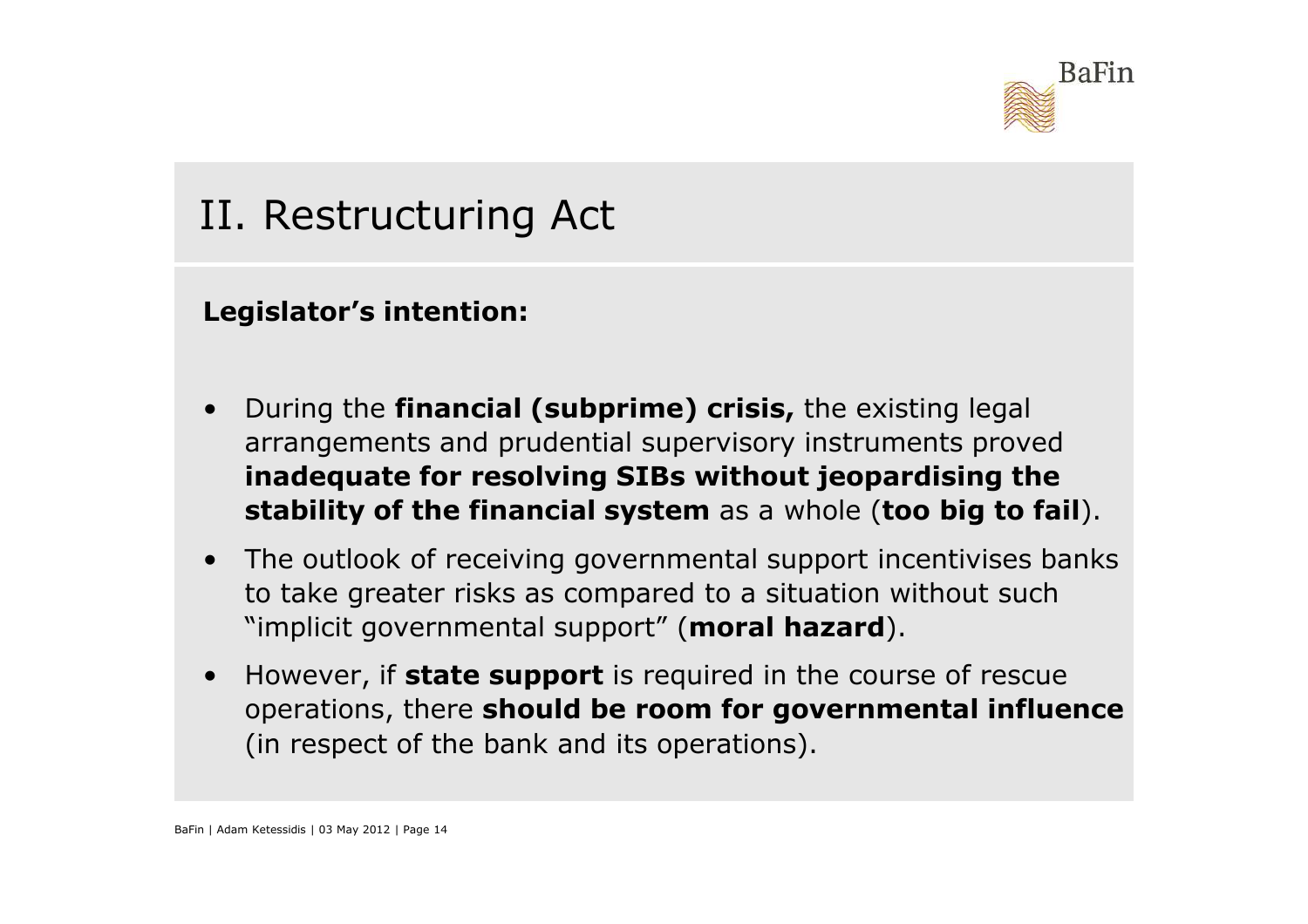

## II. Restructuring Act

#### **Essential elements:**

- Act on the Reorganisation of Credit Institutions (the<br>"KredPeorgC") with a two-stage restructuring-proce "**KredReorgG**") with a two-stage restructuring-procedure
- Amendments to the German Banking Act (the "**KWG**")
	- > Transfer order (Sec. 48a et seqq. KWG)
	- Strengthening of BaFin's crisis prevention powers<br>(e.g., appointment of a special representative) (e.g., appointment of a special representative)
- Creation of a Restructuring Fund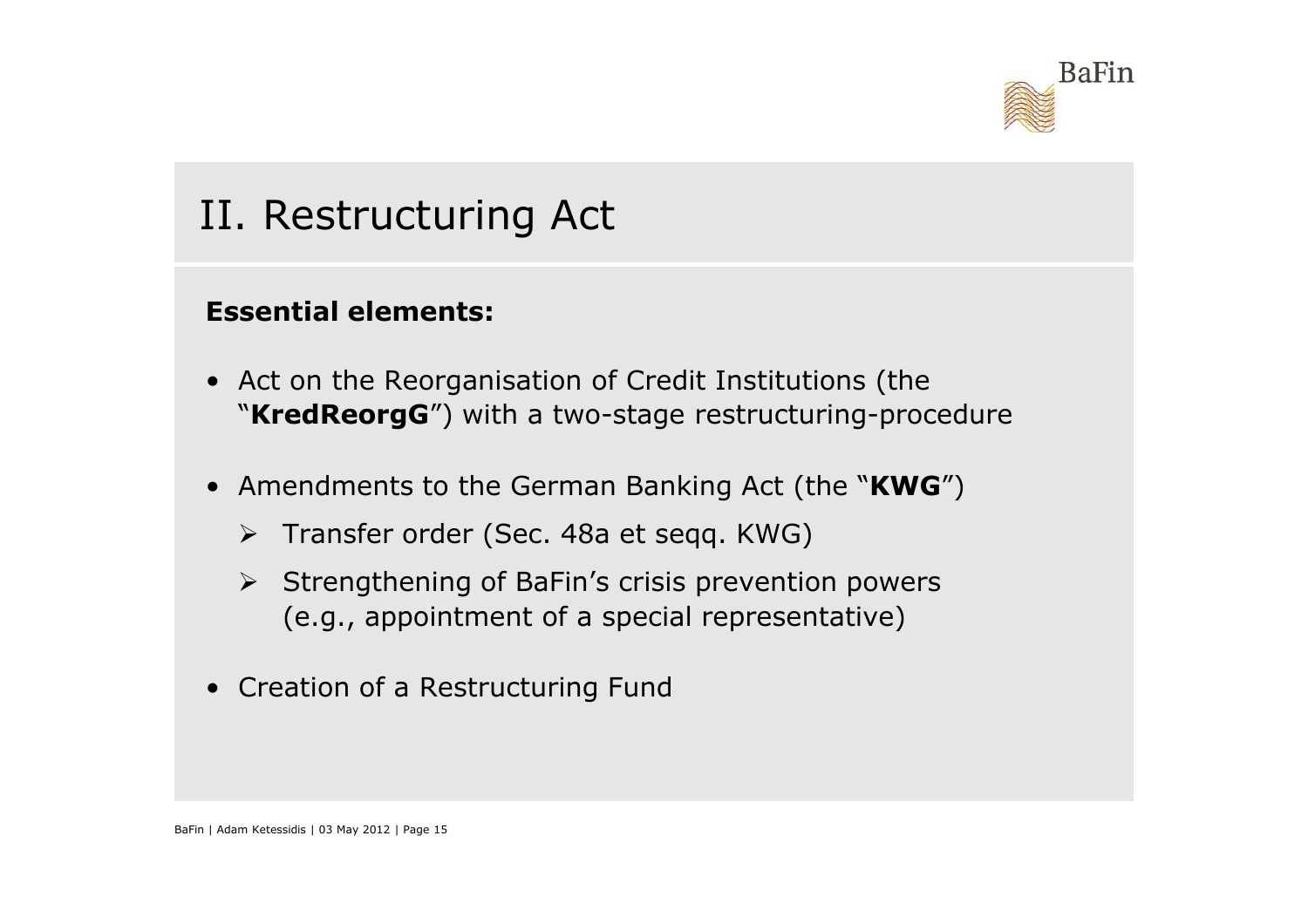

## II. KredReorgG

- • Aim of the **KredReorgG**: Restructuring / Reorganisation based on the **credit institution's initiative and own efforts**
- • Two types of procedures:
	- **Restructuring procedure**: third-party rights generally remain unaffected
	- **Reorganisation procedure**: third-party rights can be adjusted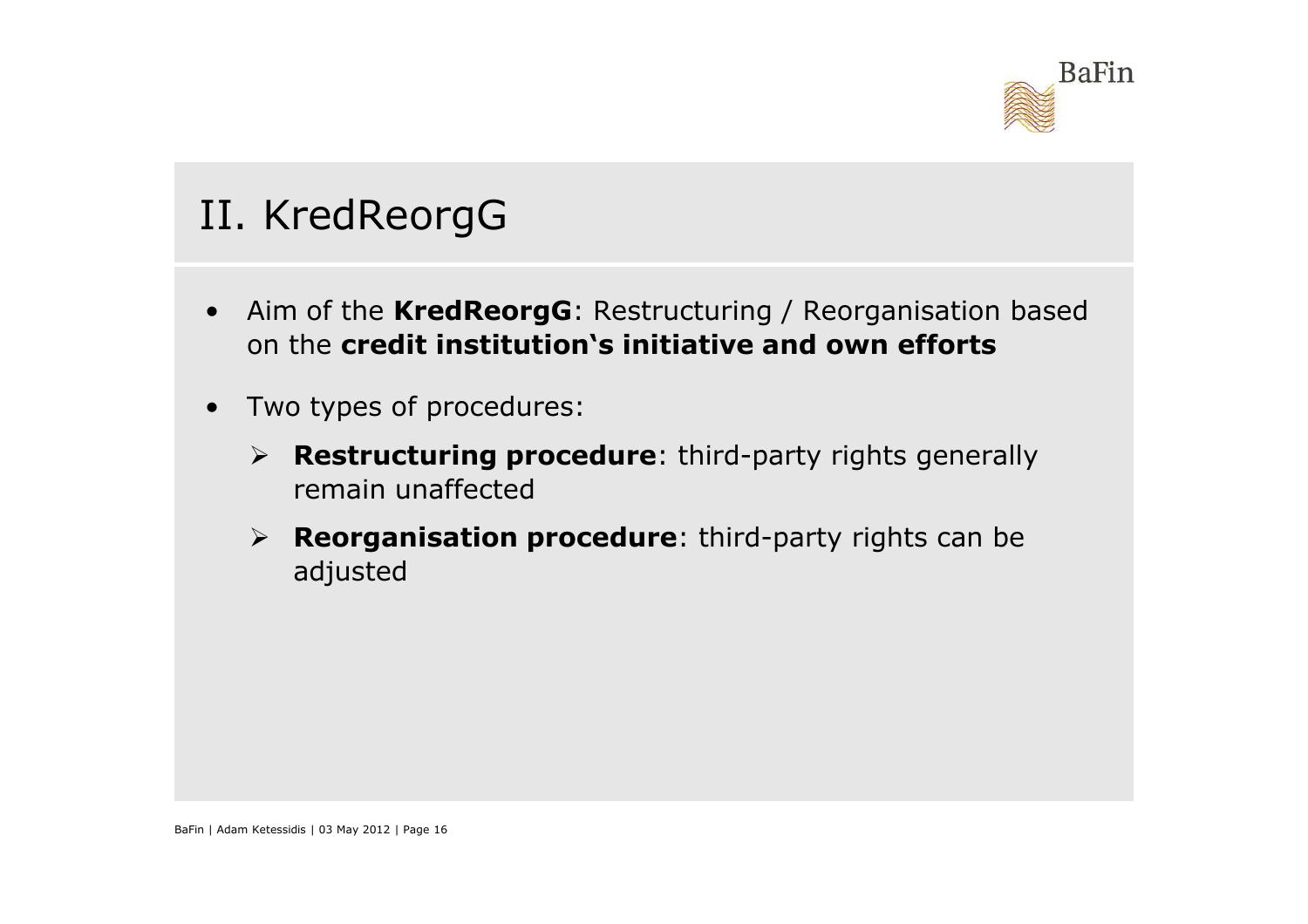

## II. KredReorgG

#### **Generally:**

- • Procedures are initiated **by the credit institution not by the authority** (supervisory or resolution):
	- Notification by the institution (addressee: BaFin)
	- > Preparation of a restructuring-/reorganisation plan
	- > Proposal for an advisor to be appointed in order to supervise the procedure
- • After examination BaFin files for initiation of procedure (addressee: court) together with its own (positive) statement
- •Court decides on the procedures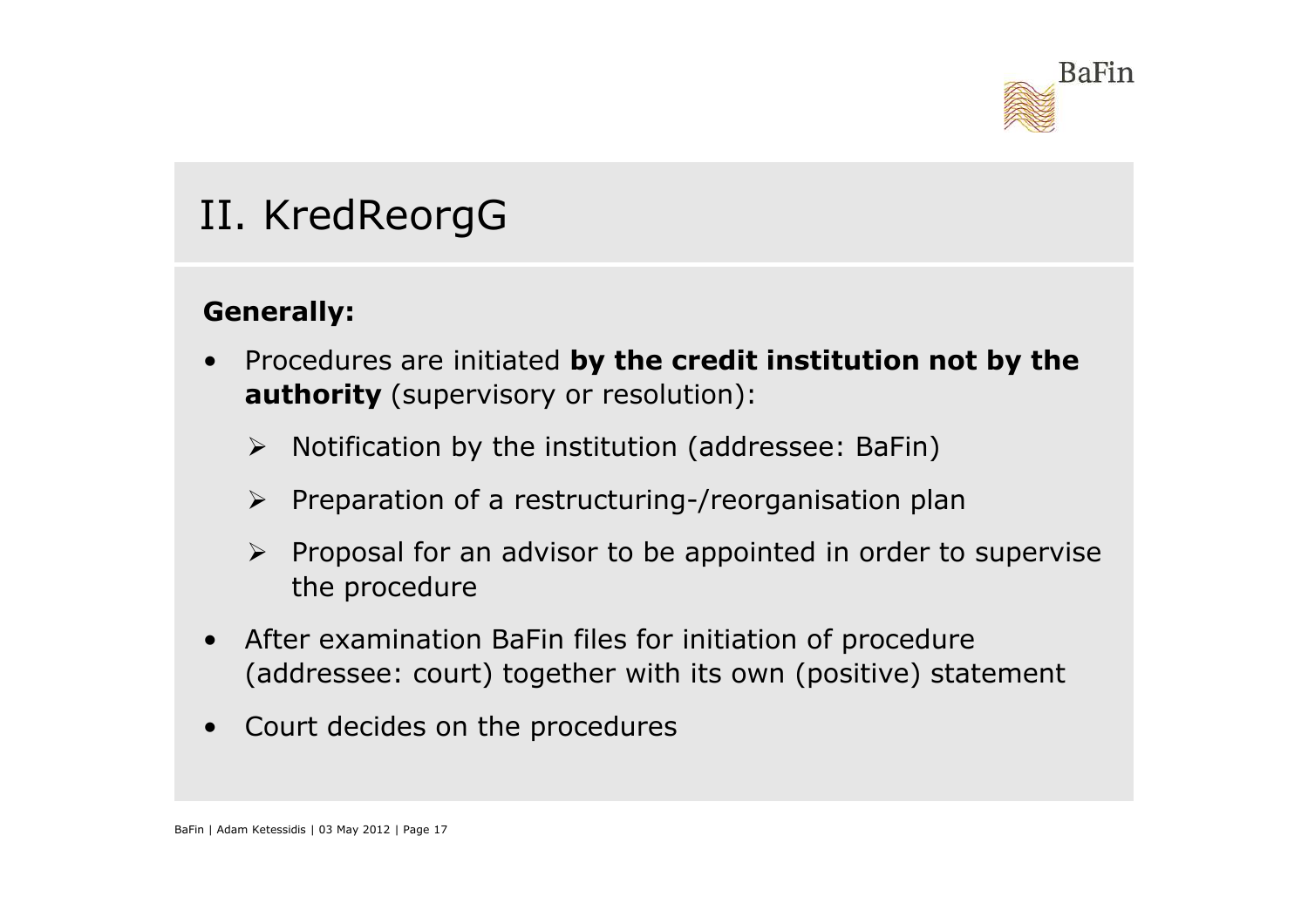

## II. KredReorgG

#### **Application:**

#### **Restructuring procedure:**

Applicable, if under the present circumstances the institution will not be able to meet its regulatory capital and / or liquidity requirements (prognosis)

#### **Reorganisation procedure:**

- •a restructuring procedure does not look promising or
- •an earlier restructuring procedure failed and
- $\bullet$  the institution's existence is under threat (**going-concern risk**) so that a systemic risk arises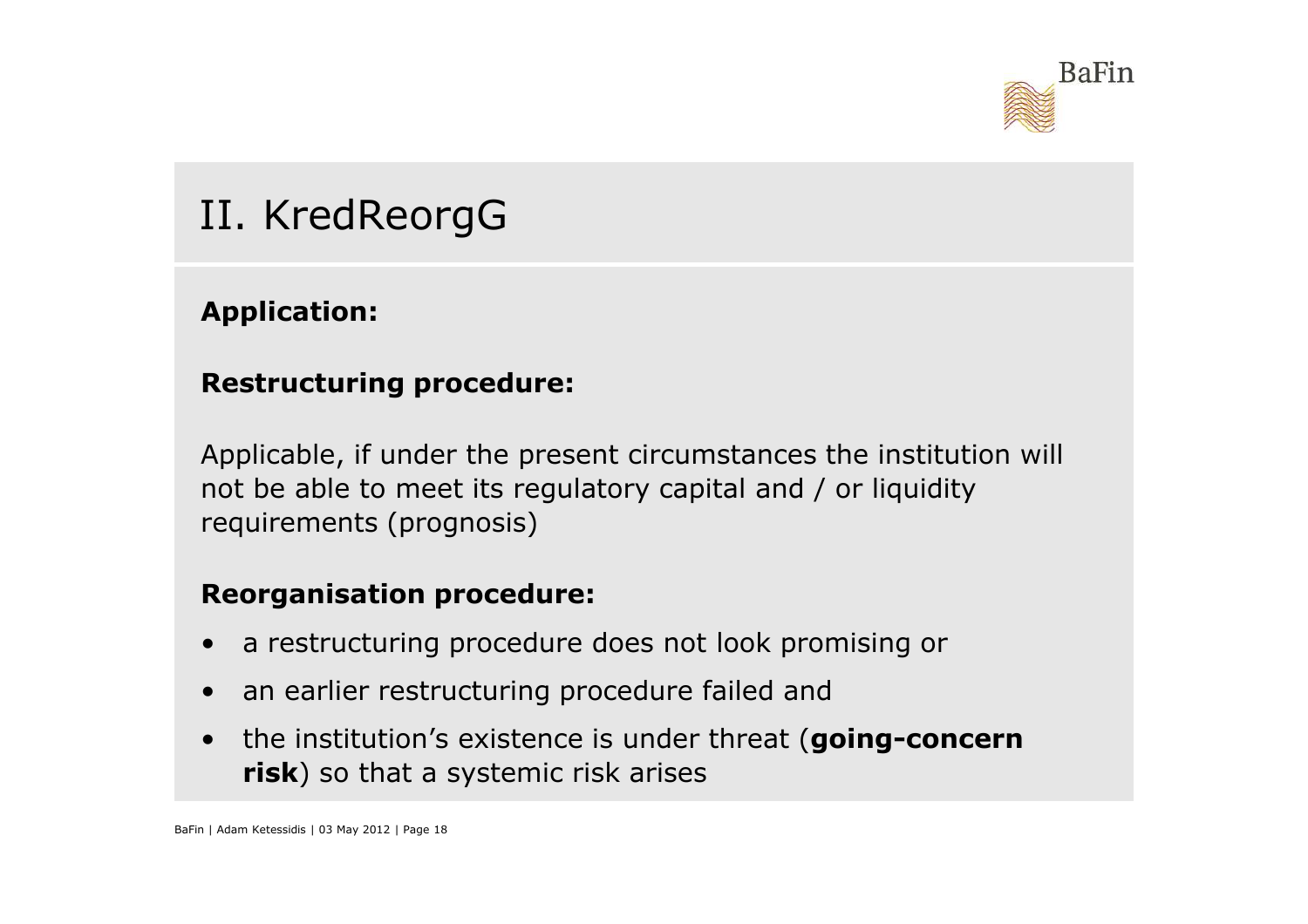

**Differences:**

- **Restructuring plan does not affect third- party rights**
- $\bullet$ **TI. KredReorgG<br>Differences:<br>• Restructuring plan does not affect third- party rights<br>• Re<mark>organisation plan</mark> may also provide adjustments of third**party rights (e.g. deferral, haircut, dept-equity-swap, capital reduction or capital increase, winding-up or transfer of problem assets or business parts)
	- if the plan is accepted, the **court confirms the plan**
	- if the **required majority is not reached**, KredReorgG provides for a **prohibition to obstruct** (i.e., creditors are deemed to have agreed, if certain conditions are met)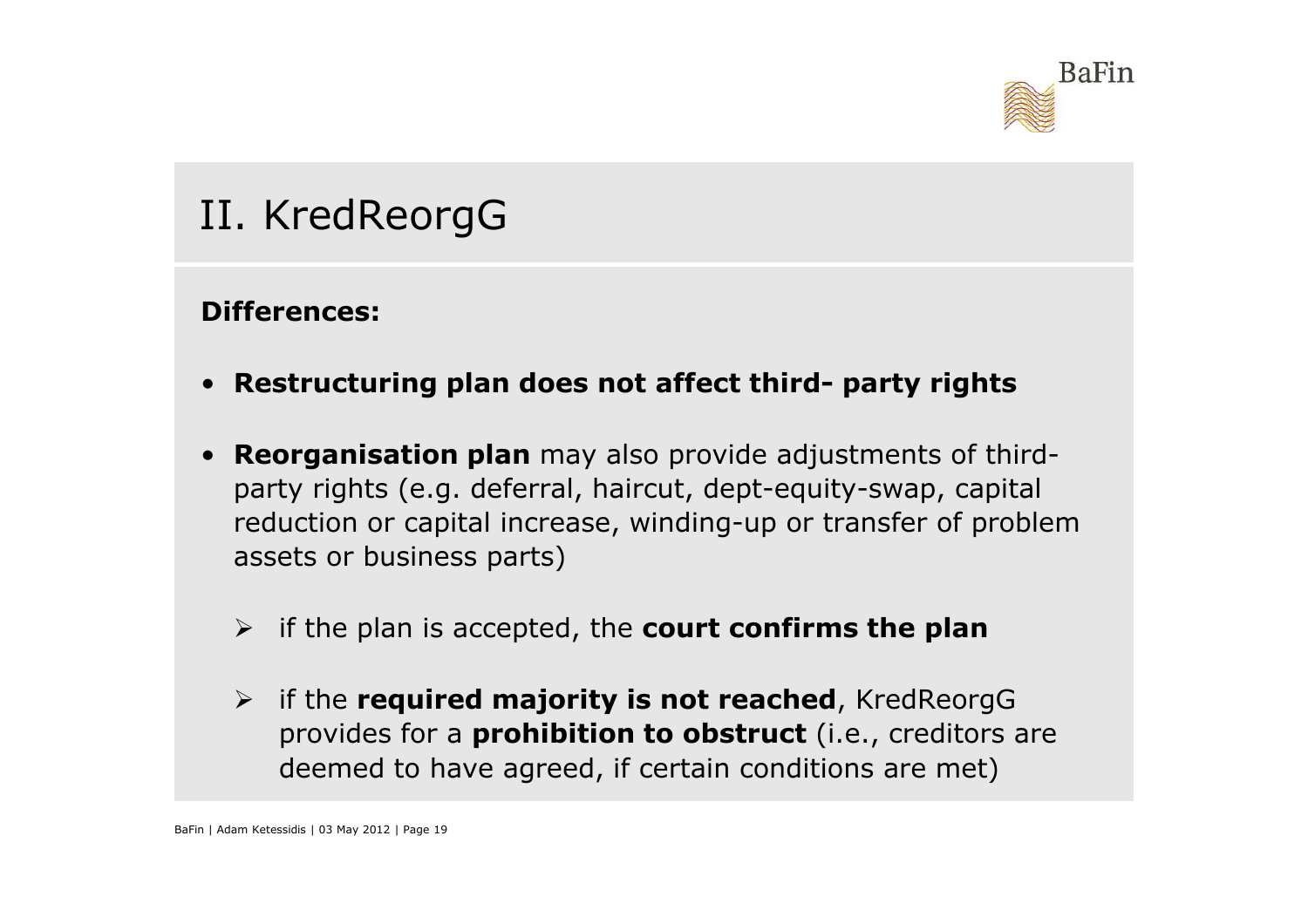

#### II. Transfer order

#### •**Objectives**:

The transfer order (Sec. 48a et seqq. Of the KWG) **extends the measures available to BaFin** to stabilise a SIB even without the consent of the bank's management, creditors, and shareholders, if **required to protect financial markets' stability**

- • **Preconditions**, Sect 48a of the KWG:
	- **going-concern risk** and **systemic risk**
	- **last resort:** the systemic risk arising from the going-concern risk cannot be eliminated other than by a transfer order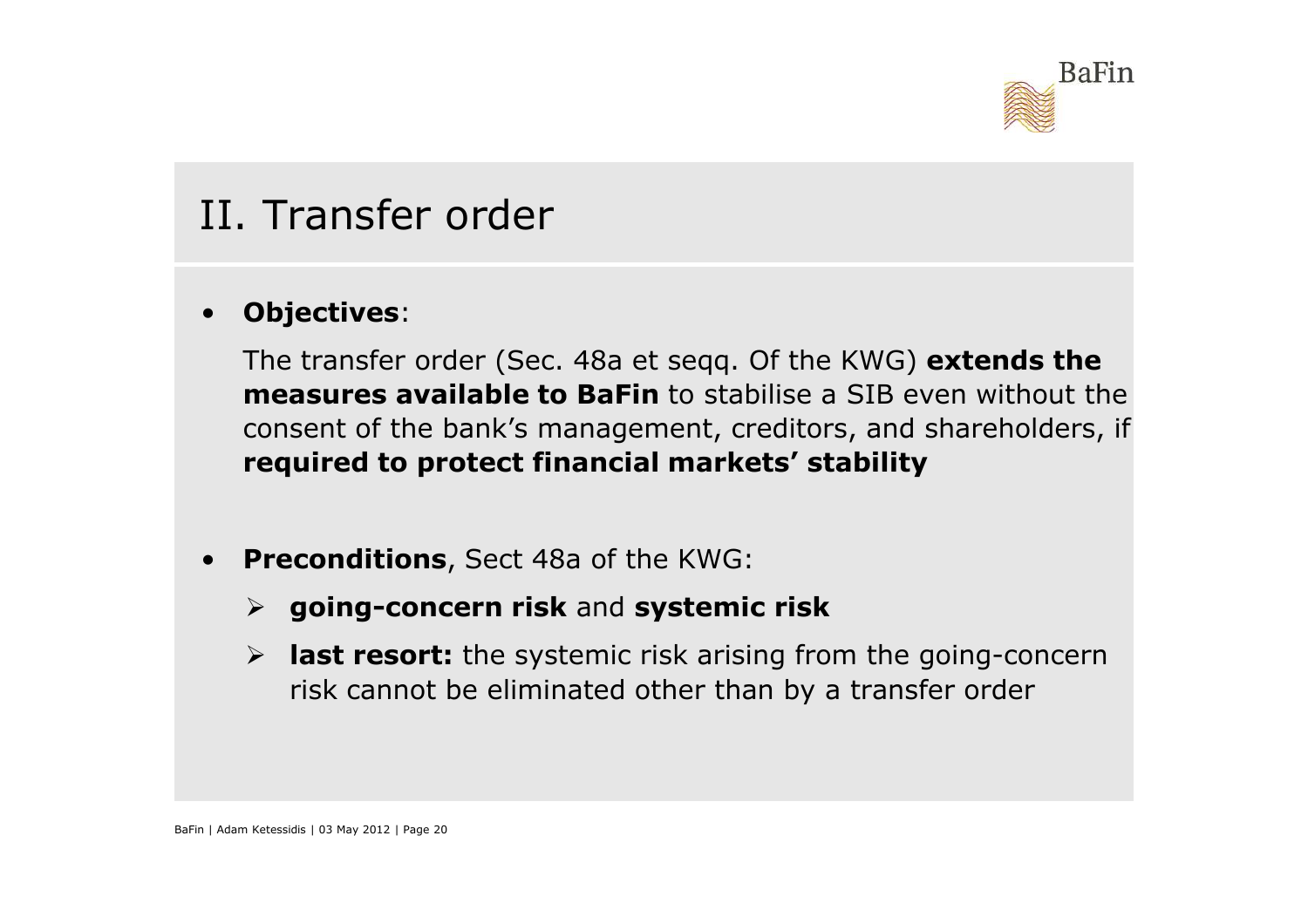

## II. Transfer order

**"Types" of transfer orders:** Transfer of (a) the entire enterprise (**full transfer**) or (b) the systemically relevant parts (**partial transfer**) in each case to a bridge bank (via **spin-off**)

**Consideration / compensation claim**, Sec. 48d of the KWG:If the overall value of the assets to be transferred by the transfer order is:

- • **positive**, the **credit institution** (not its shareholders) **receives** a **consideration** (shares in the bridge bank or cash)
- • **negative**, the transfer order shall oblige the credit institution to compensate the transferee  $($  = bridge bank) in cash (**compensation claim**)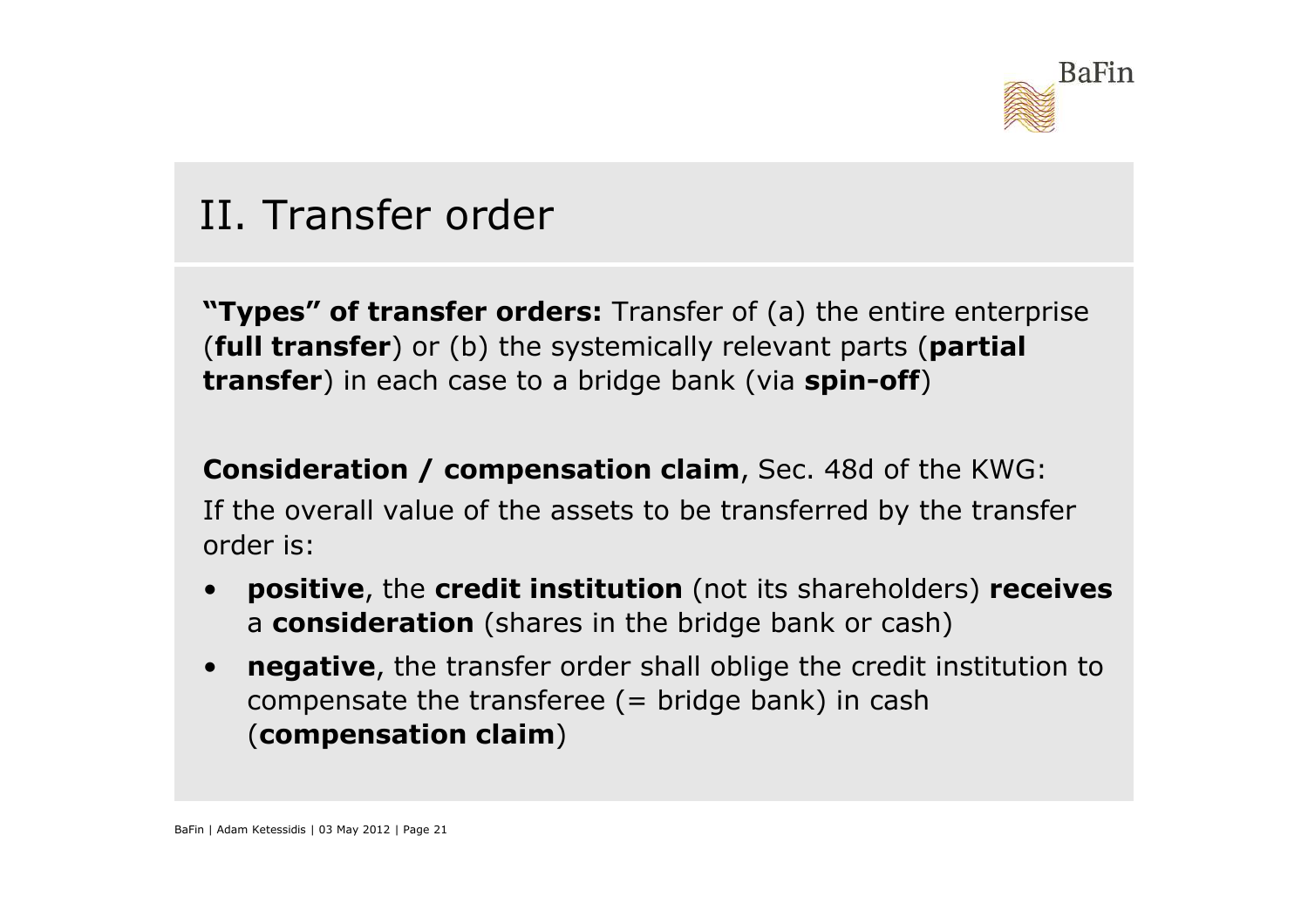

## II. Transfer order

#### **Partial retransfers / sequential transfers / stay**

- • Possibility to partially **retransfer spin-off assets** within 4 months after the spin-off taking effect, Sec. 48j KWG
- • In case of a **partial transfer** of assets, liabilities or legal relationships, BaFin is authorized **to transfer further assets** within 4 months after the spin-off taking effect, Sec. 48k KWG
- $\bullet$  Assets which remain with the institution might be **subject of orderly insolvency-proceedings** in which case they would most likely **suffer a hair-cut**
- •**Temporary suspension** of early termination rights (stay)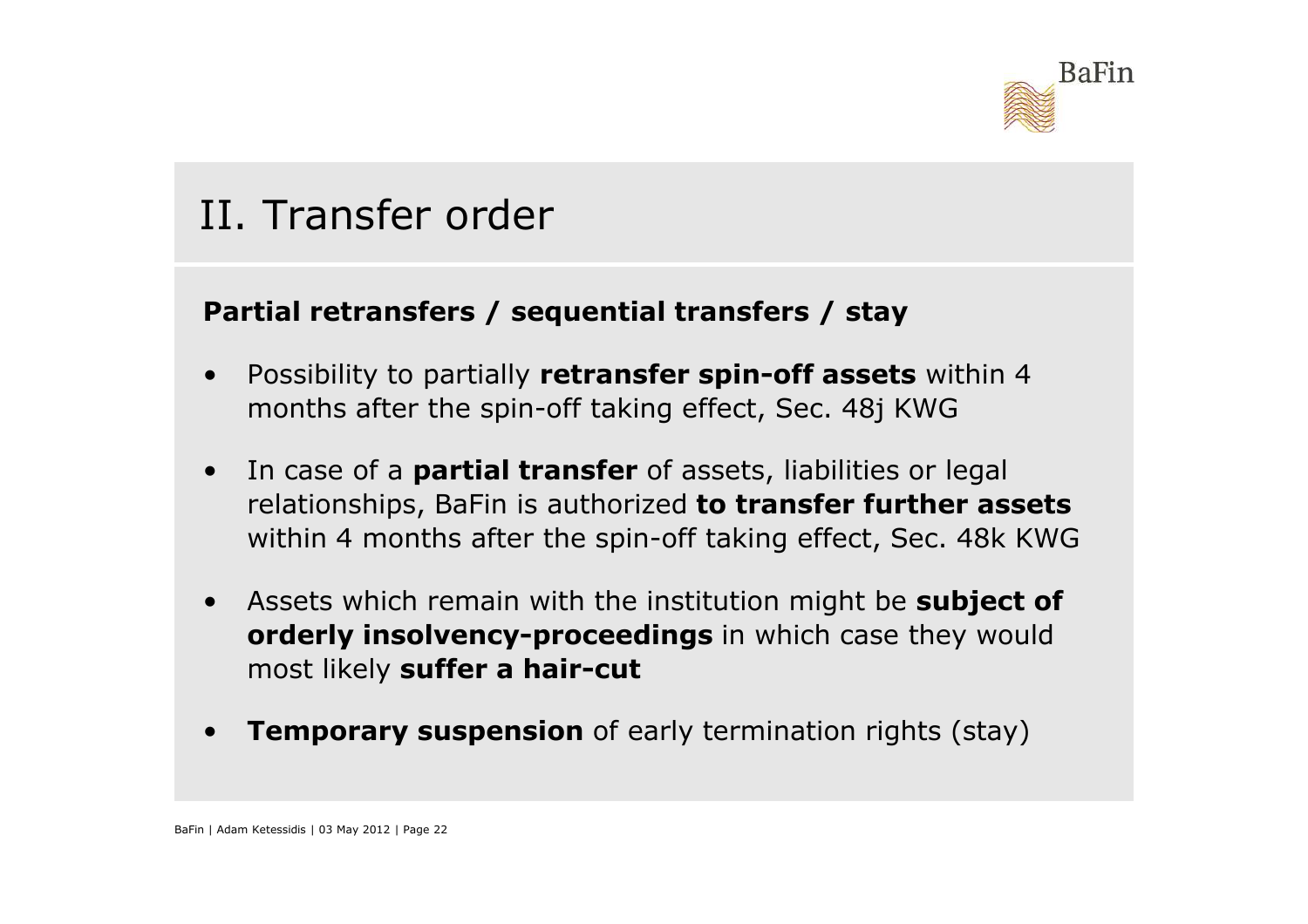

## II. Restructuring Fund

#### **Restructuring Fund**

- • **Basically all credit institutions** have to make contributions to the fund
- $\bullet$  The **contribution** is calculated based on **certain liabilities and derivatives positions**
- $\bullet$  The **Financial Market Stabilisation Agency** administers the Restructuring Fund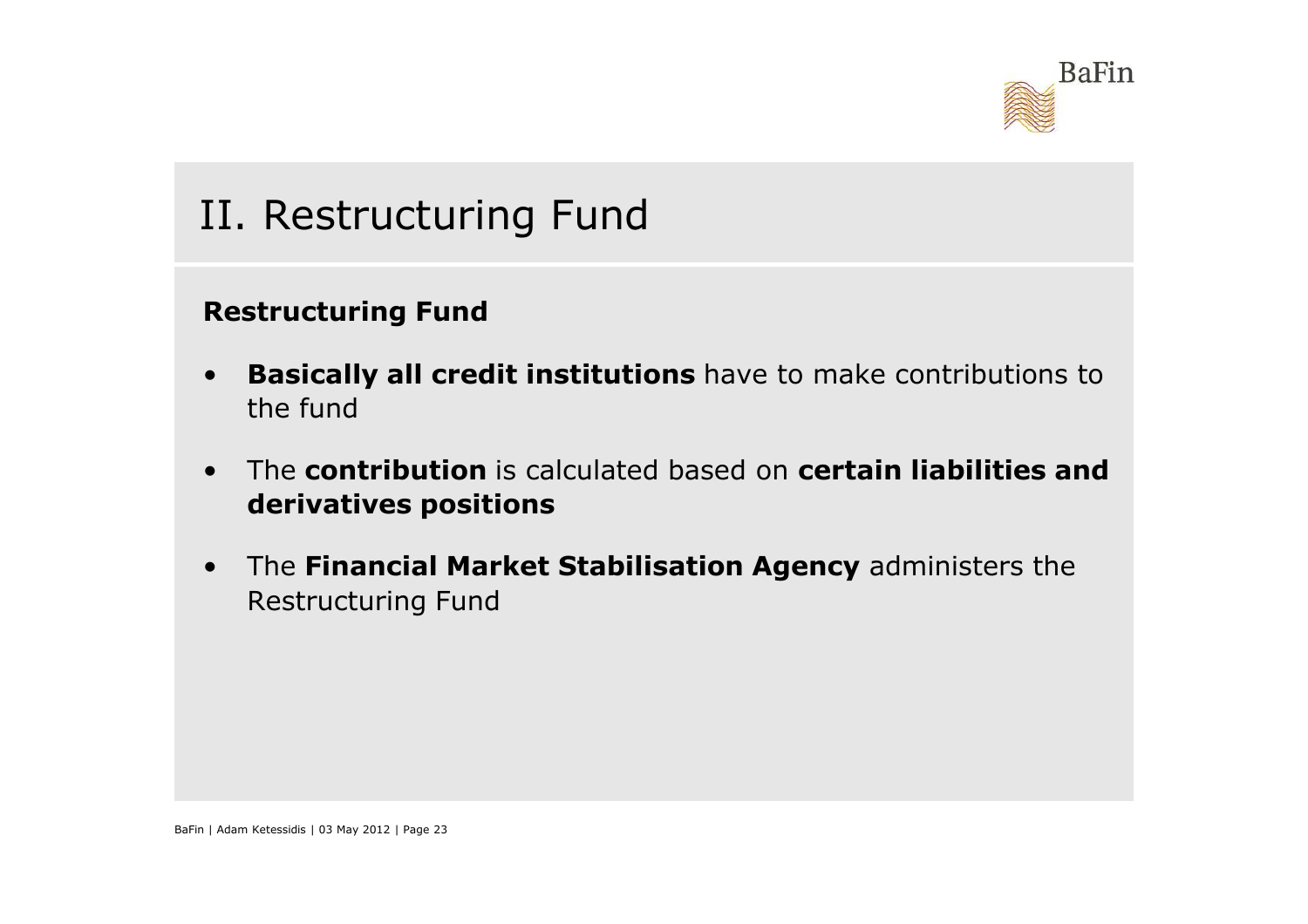

## II. Group perspective



BaFin | Adam Ketessidis | 03 May 2012 | Page 24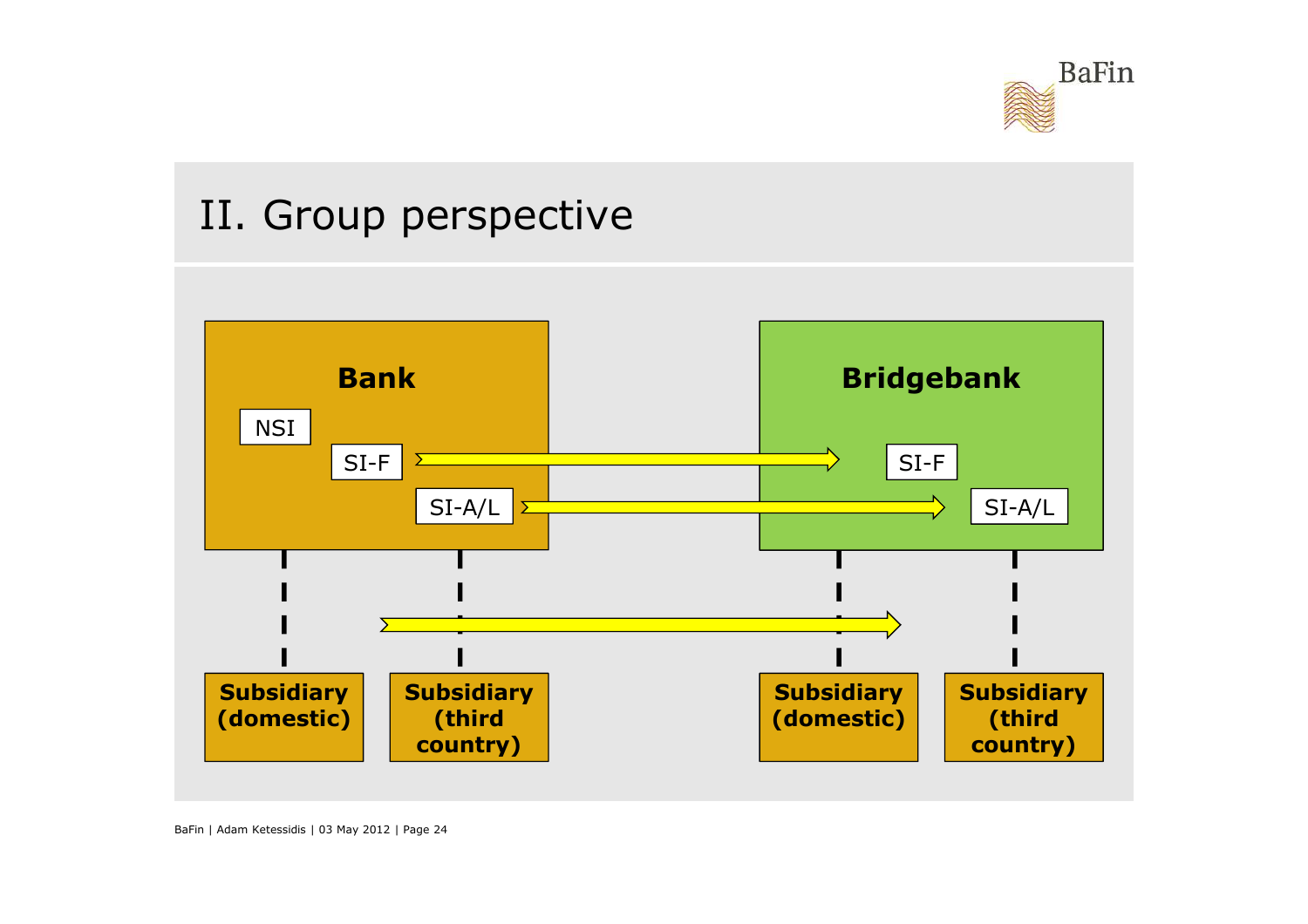

## II. Group perspective

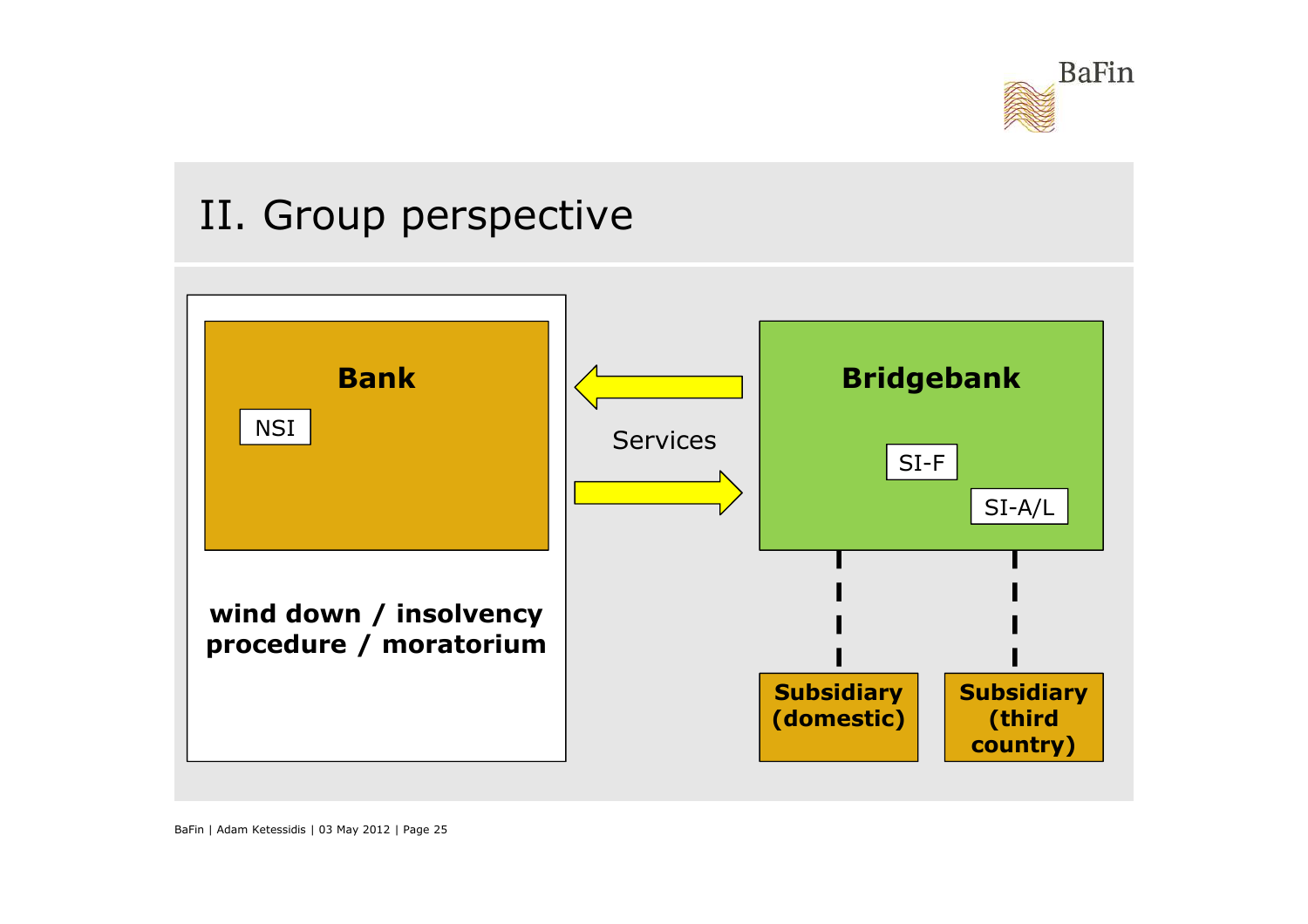

## III. Challenges

#### **Potential impediments to resolution**

- •Complexity of the organisational structure
- •Ensuring essential services
- •Liquidity needs, funding mechanism
- Document management / IT infrastructure •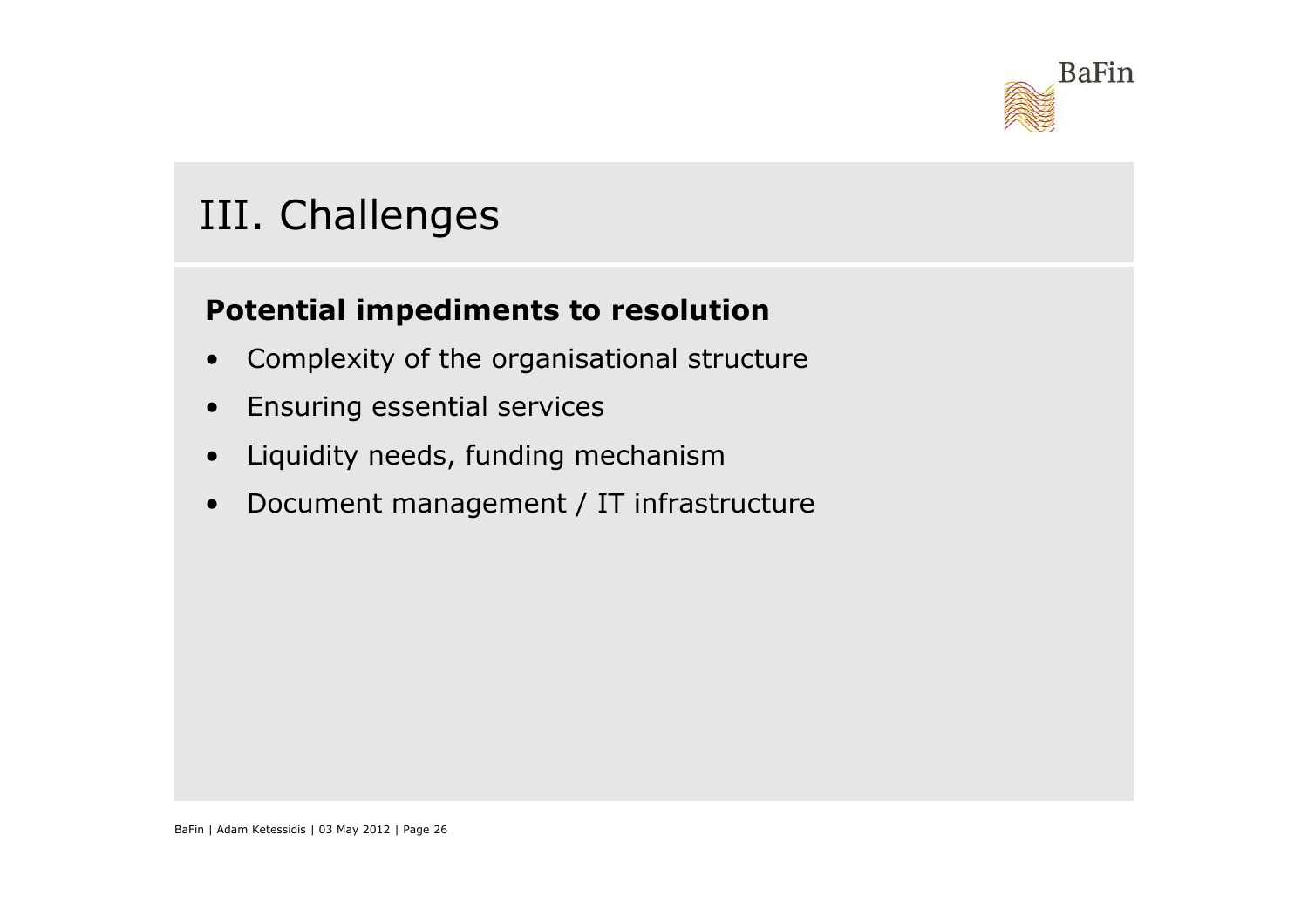

## III. Challenges

#### **Potential impediments to resolution**

- •Coordinated cross-border resolution
- •Information sharing
- • Close out netting, default, change of control, rights of termination…
- $\bullet$ Ring-fencing and liquidity triggers
- •Burden sharing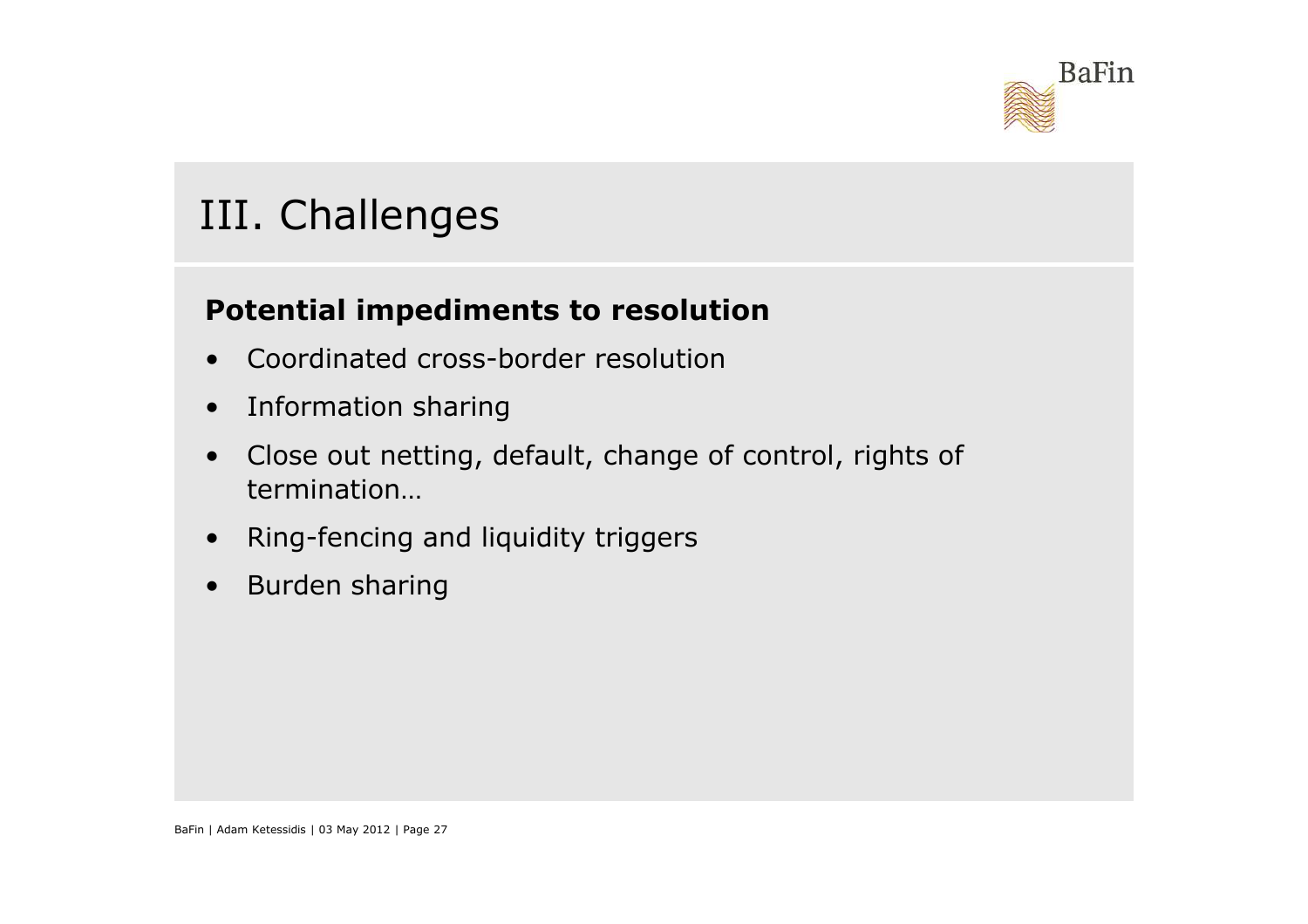

## III. Challenges

#### **Potential impediments to resolution**

- •Divergent insolvency legal frameworks
- • National resolution powers are not fully aligned of uncertainty with respect to:
	- $\triangleright$  Recognition of legal acts
	- Enforcement of temporary resolution stays of close-out rights
	- Effects of resolution measures on foreign bank branches<br>and foreign assets and foreign assets
	- **►** Bail-in debt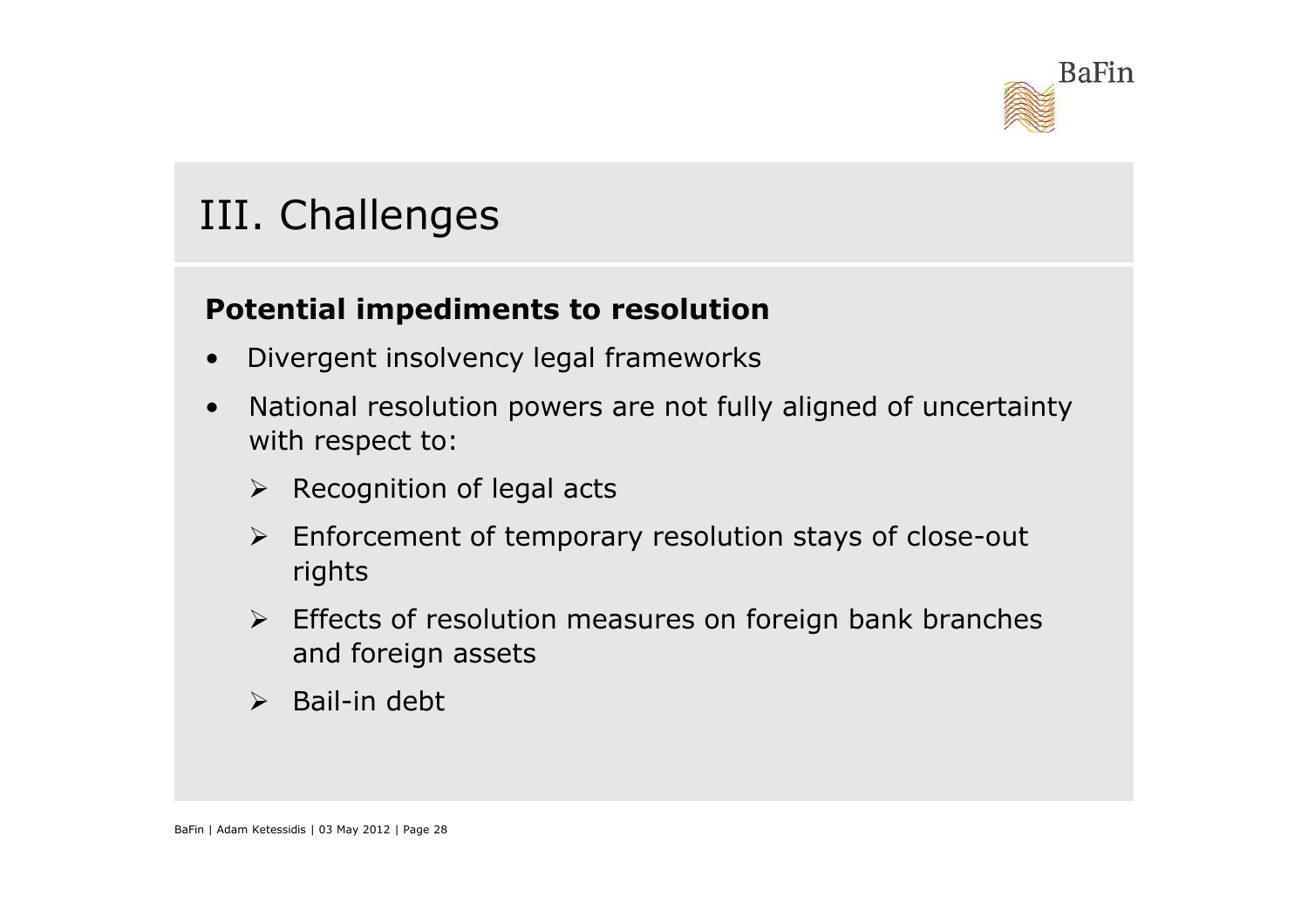

## III. Conclusion

- •The potential impediments are identified
- • Implementing FSB Key Attributes and proposed directive to overcome the impediments
- •A lot has already been done, but a lot still has to be done!